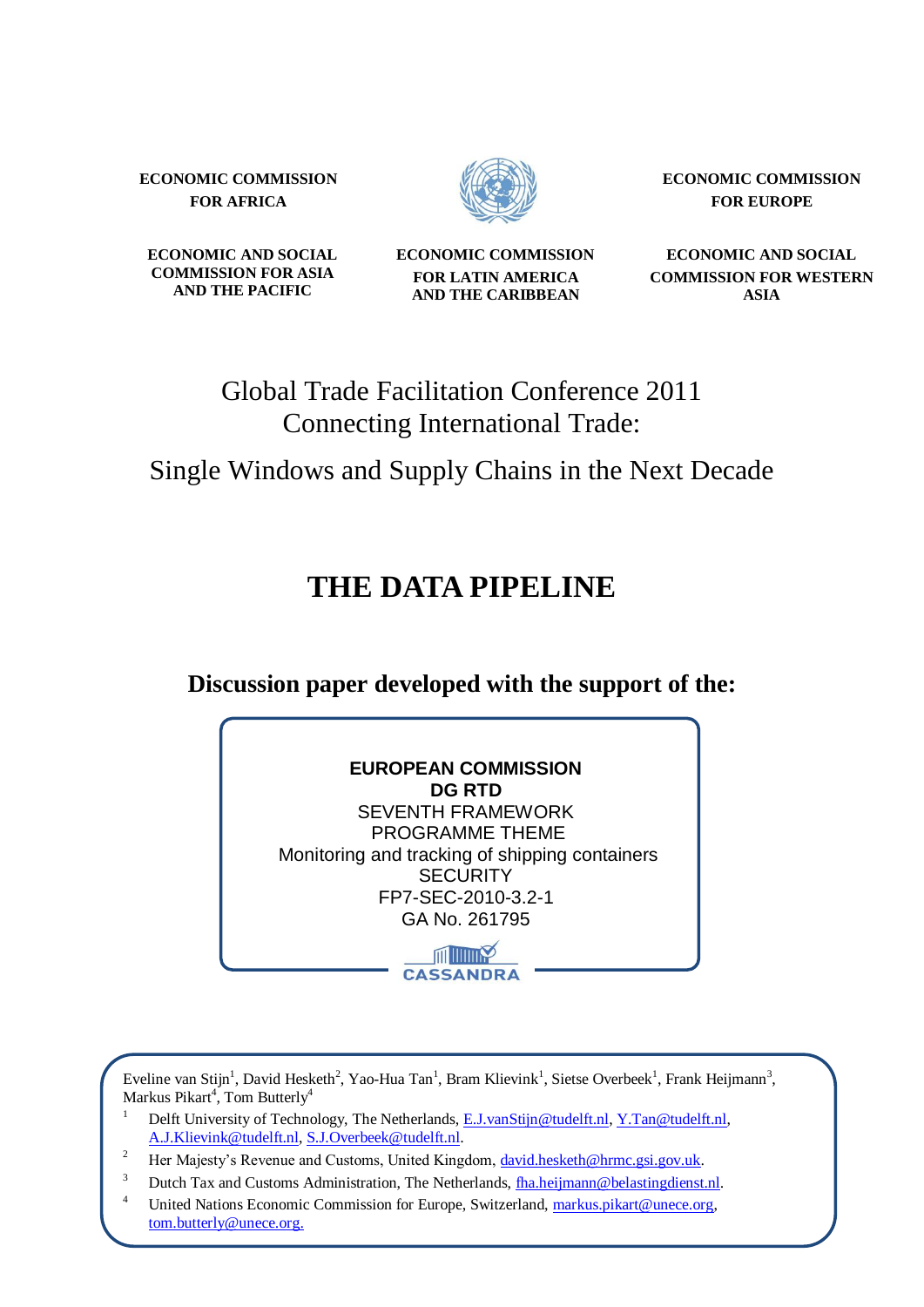#### **Executive summary**

Government agencies and businesses cooperate and invest heavily to achieve a reliable and secure global supply network. Supply chain visibility and transparency along with businessto-business and business-to-government interaction are growing increasingly important as companies struggle to rebound from the economic recession. But complexities of commercial transactions, logistics and border procedures within the international trade supply chain, require a fresh and innovative approach if the demand for efficiencies and savings is to be realized.

Businesses themselves need to invest in the next generation of supply chain-management techniques in order to realize this goal:

- The first improvement is the realization of sustainable, cost-efficient supply chains by establishing shared knowledge between buyer and seller on the trade-transaction process, enabled by better real time data management and traceability.
- The second is the optimization of logistics and terminal operations by means of synchro-modality, which concerns the switching between different forms of transport (truck, barge, airplane, ship, and train) within a strategy of more timely, efficient and environmentally friendly distribution from the major ports – limiting the use of trucks for inland transport.
- The third is to acquire the Authorized Economic Operator (AEO) (trusted trader) status to prove that a business is compliant and trustworthy within the context of risk management and trade facilitation.
- The fourth is by the regulatory authorities through improving the coordination of border management, facilitation and supervision, and working in partnership with businesses trading internationally in order to capitalize on modern information technology and using twenty-first century innovation for risk and data management by "piggybacking" on sound, legitimate business practices used to buy, sell and ship goods globally.

To enable improvements in these four areas, we propose the "data pipeline" innovation. This is a web-based IT infrastructure that enables the seamless integration of all data elements from all the different sources in the supply chain at the Consignment Completion Point (CCP).

Part of the innovation suggested in this paper is to include the CCP as an additional waypoint to the supply chain, as the active participation of the consignor and the information provided in the packing list play a key role in maximizing safety, security, legal compliance and minimization of commercial risks.

This CCP waypoint is located at the point where a container is packed or a consignment is completed. At this waypoint, a full set of accurate data should be exchanged between the seller/consignor and the buyer/consignee. If the full amount of data relating to the goods and the consignor and consignee required by customs and other regulatory agencies for an export declaration is provided electronically at the CCP, then these complete and accurate data not only can bring the seller and buyer together without being dependent of intermediary logistic service providers but the data can also be used for advanced risk profiling by all cross-border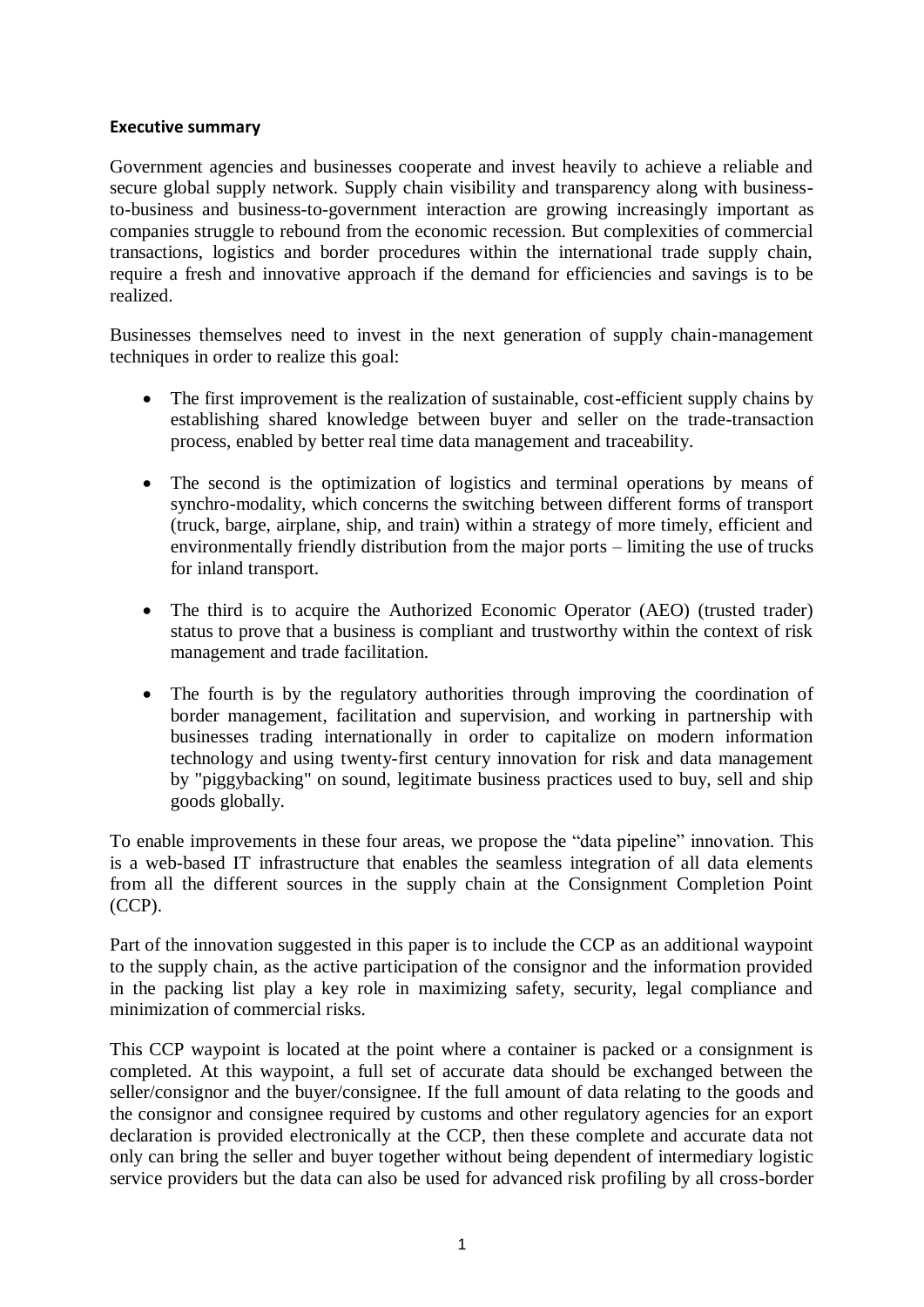inspection agencies. The data pipeline thus is viewed as connecting actors in so-called "smart" supply chains.

This paper explains the motivation for the data pipeline vision and provides a conceptual model of such a pipeline, which is a central topic of the EU-funded CASSANDRA project, within an environment of greater coordination and use of real time data from the right source in the supply chain.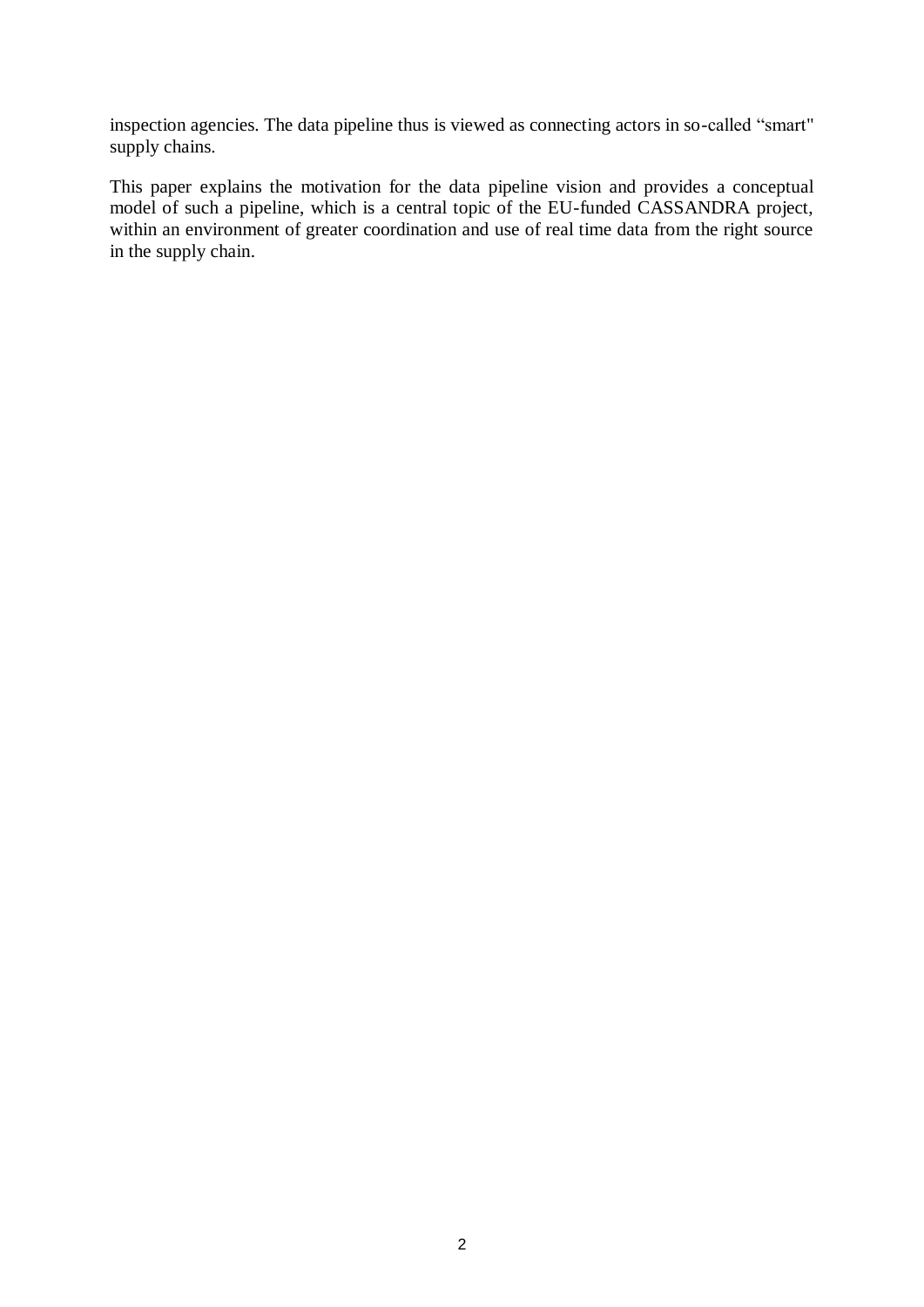## **Index**

| 1. |                                                                            |                                                                              |  |
|----|----------------------------------------------------------------------------|------------------------------------------------------------------------------|--|
| 2. |                                                                            |                                                                              |  |
|    | 2.1                                                                        |                                                                              |  |
|    | 2.2.                                                                       |                                                                              |  |
| 3. |                                                                            |                                                                              |  |
|    | 3.1.                                                                       |                                                                              |  |
|    | 3.2.                                                                       |                                                                              |  |
|    |                                                                            |                                                                              |  |
|    |                                                                            |                                                                              |  |
|    |                                                                            |                                                                              |  |
|    | 3.3.                                                                       | Initial considerations for realizing the data pipeline vision 16             |  |
| 4. | Integrating the data pipeline concept into the Single Window environment18 |                                                                              |  |
|    | 4.1.<br>trade                                                              | Single Windows have become a strategic instrument to support international   |  |
|    | 4.2.                                                                       | Why Single Window operators are well positioned to lead the establishment of |  |
| 5. |                                                                            |                                                                              |  |
|    |                                                                            |                                                                              |  |
|    |                                                                            |                                                                              |  |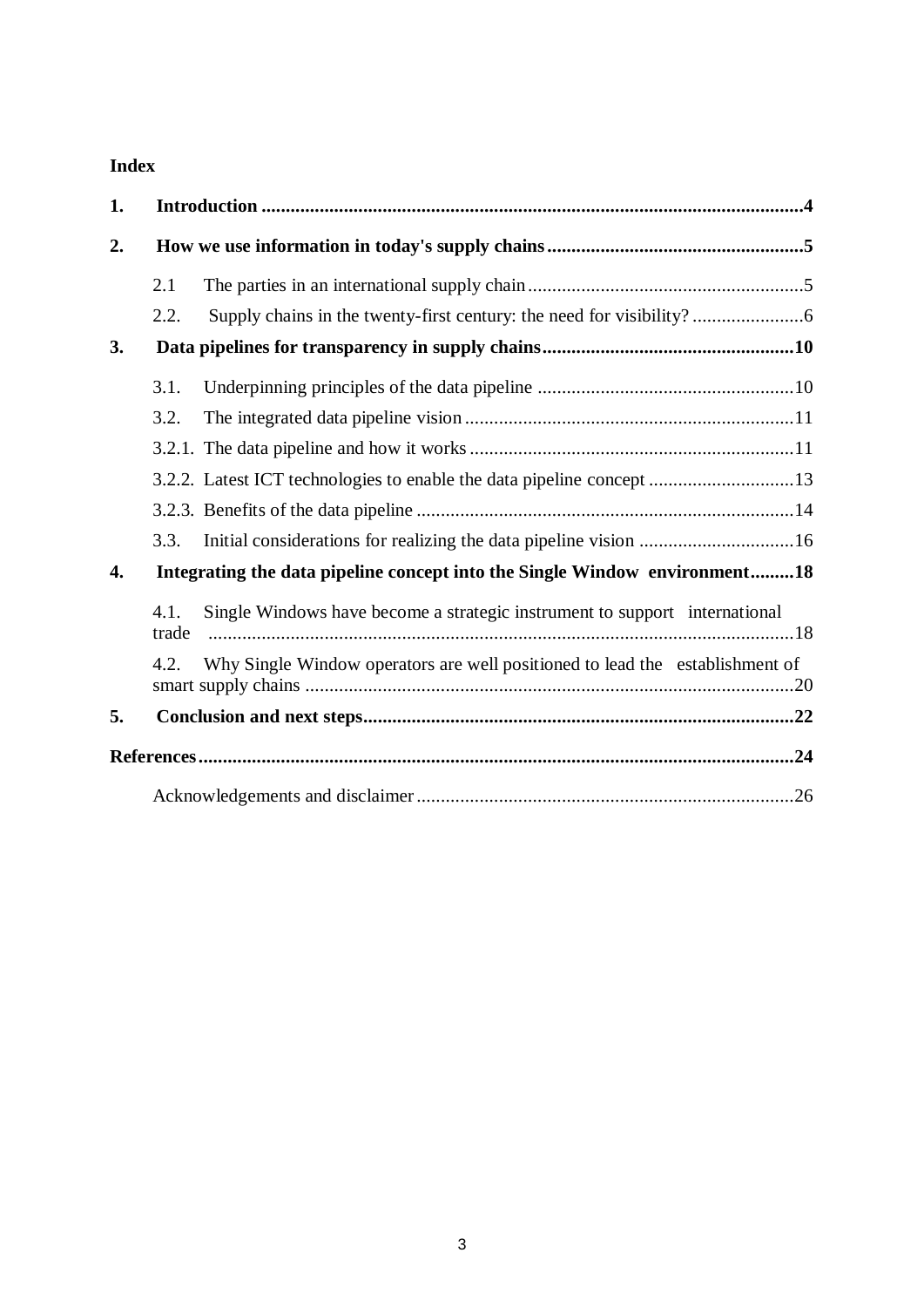### **1. Introduction**

In '*The Wealth of Nations*<sup>1</sup> Adam Smith, the eighteenth century moral philosopher and pioneer of political economy, suggested that wealth comes from the stream of goods and services a country creates and that regulations on commerce are ill-founded and counterproductive. In his Canons of Taxation, Smith also promoted the concepts of equity, certainty, convenience and economy. In the twenty-first century globalized international trade has certainly proved to generate economic strength. And regulatory and contractual complexity has grown to a level that may be inhibiting rather than simplifying trade.

This paper follows a step-by-step approach, identifying some key problems in the international trade supply chain, and proposing a new concept for the future, using innovative information and communication technology to increase accountability and transparency. The topics we will be discussing include visibility and transparency in global trade chains, better coordination of logistic distribution systems, and streamlining data flows for commercial and regulatory purposes.

The systems used in international trade have developed since the eighteenth century to cater for general cargo and paper-based transactions. They are designed to minimize the liability of the major carriers, protect the financial interests of both buyer and seller but shield the consignor from taking full responsibility for sending goods into the supply chain.

Since the advent of the sea container in the twentieth century, the carrier has entered into a contract of carriage with the shipper concerning goods in a metal box that nobody can see. Outsourcing, consolidating cargo and multi-modal transport chains have allowed the identity of the true seller or consignor to be clouded and contractual terms to be over-complicated. Carriers and importers are being asked to make legal declarations about goods they have never seen and documents containing crucial information can lag three days behind the exported goods. This is all happening while advances in information technology have rapidly outstripped the enthusiasm or willingness of the international trade industry to adapt and keep pace with change. Complexity and mysticism have caused the simple buyer and seller to engage a range of logistics and service providers to handle the processes on their behalf resulting in a lack of visibility of events, costs and assurances.

In this paper we put forward the concept of a virtual, seamless, electronic ‗data pipeline' that links the buyer and the seller to assist them in their commercial transactions, their logistics operations and their regulatory responsibilities. Other participants in the supply chain also use the pipeline where appropriate. We propose that if that demands of both business and government are to be realized in the future, a fresh and innovative approach needs to be taken.

To this end, we present the "data pipeline" vision. The data pipeline offers an innovative approach to the exchange of data throughout the international supply chain, as a prerequisite to further establishing secure and reliable supply networks, for business and government.

The remainder of this paper is outlined as follows. Section 2 provides an analysis of the current situation. In section 3 we share the data pipeline vision, as a means to overcome the current issues and to support strategic improvements for both business and government. In

1

*<sup>1</sup>* Adam Smith (1776). *An Inquiry into the Nature and Causes of the Wealth of Nations*.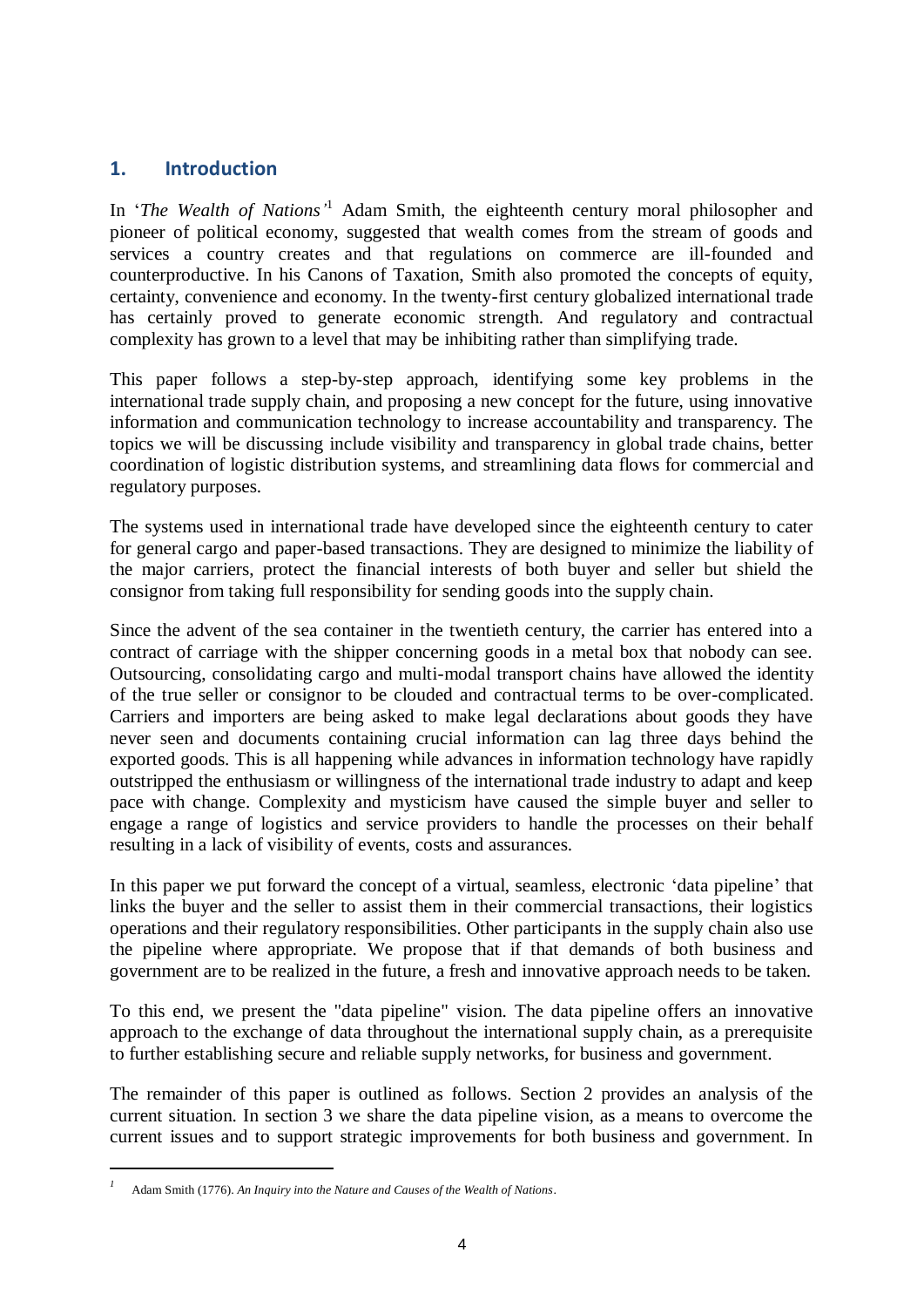section 4 we analyse the potential role of Single Windows and Port Community Systems for implementation of data pipelines. We also address the initial implications for implementation. The paper ends with the conclusions and next steps.

## **2. How we use information in today's supply chains**

#### 2.1 The parties in an international supply chain

An international trade supply chain is a global network of autonomous or semi-autonomous business entities involved in procurement, manufacturing, distribution and payment activities for products that cross the borders between countries or economic areas. One of the major challenges for supply chain managers is to develop a network structure and collaboration mechanism that can facilitate adaptive, flexible and synchronized behaviours in a dynamic environment that is both reliable and secure (Perona and Miragliotta, 2004). While there are many definitions of the international trade supply chain, most give the impression that it takes a linear form. It is often described as "only being as strong as its weakest link". Van Oosterhout et al. (2000) make the distinction between physical, information and financial flows along the supply chain and describe the Logistics Layer, the Transaction Layer, and the Governance Layer (cf. Van Baalen et al., 2008).

Figure 1 presents a visualization of a (relatively straightforward) global supply chain relating these three layers, denoting the physical flow of goods with commercial transactions by business actors as well as the governance layer with governmental actors involved in export and import.



#### **Figure 1. Overview of the global chain (Source: Van Oosterhout et al., 2000)**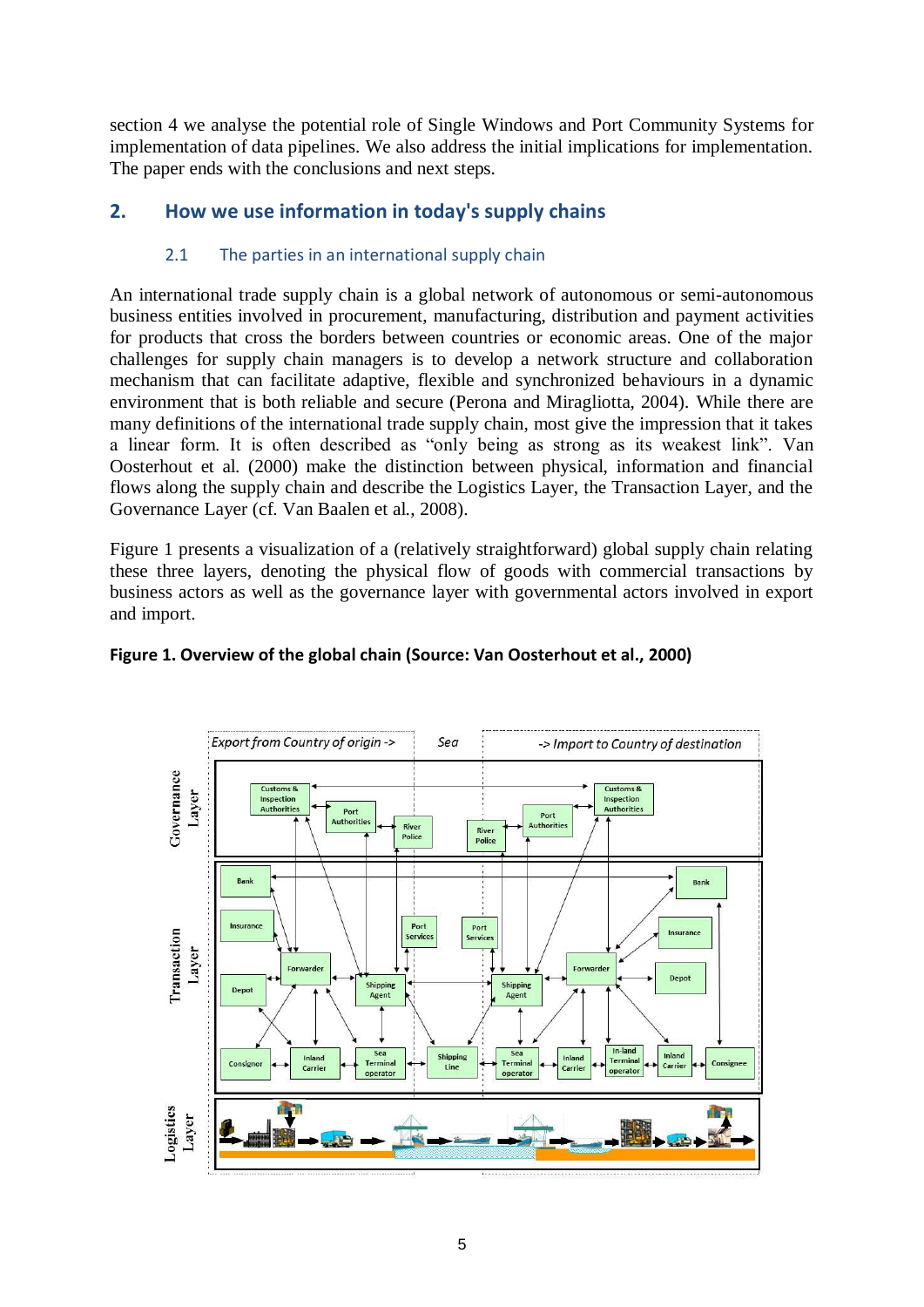We want to highlight the following parties:

**.** 

**The consignor** is the person sending a shipment to be delivered whether by land, sea, rail or air. This is the actor who knows what is being sent into the supply chain and is generally the actor who 'packed the box', i.e. consigned the goods. Often the consignor is the seller of the goods but that is not always so.*<sup>2</sup>*

**The consignee -** the seller puts the consignment together to meet the order placed by the buyer, or consignee. The buyer and seller will have negotiated their International Contract of Sale, which includes details such as the full description of the goods, unit price, Incoterms<sup>3</sup>, payment details, insurance, dates and logistics. The consignor holds the key to most of the information that is needed to improve supply chain visibility, which benefits both consignor and consignee.

**Carriers** are the companies that physically move the goods on ocean ships (or inland: barges), airplanes, trucks, and trains. Some carriers, such as national postal entities, use the term "sender" or "shipper".

**Freight forwarders** sometimes fulfil the role of **consolidators**, putting together "less" than full container loads‖ (LCLs) or groupage consignments from different consignors. In that case, they also are essential to bring together the information and, if it is on paper, put it into an electronic format.

**Customs authorities** are typically regarded as a central stakeholder. Generally Customs—at times jointly with other governmental (Border) agencies—are accountable for controlling imports and exports for customs, social, health, safety and security purposes. Customs administer and enforce the law, regulations and procedures regarding duties and taxes, the international trade in goods, trade statistics and import and export prohibitions and restrictions. This includes duty relief schemes, excise duty, customs duty, value added tax (VAT), tariff quotas, Common Agriculture Policy controls, commodity codes, import and export licensing, preferential duty rates, strategic exports, intellectual property rights – and safety and security along the international trade supply chain.

## 2.2. Supply chains in the twenty-first century: the need for visibility?

Supply-chain visibility relates to access to the underlying transaction data that are necessary for a private-sector operator or government agency to assess what is actually happening in the supply chain. Without accurate and timely data about the goods, the people involved, the payments and the integrity of the logistics, the risk of something going wrong increases, effective planning is inhibited and confidence decreases (Christopher and Lee, 2004).

*<sup>2</sup>* A detailed discussion of the differences between seller and consignor/ buyer and consignee is out of scope here, but may for example be derived from the UN Trade Data Elements Directory (UNTDED), see www.unece.org/fileadmin/DAM/trade/untdid/UNTDED2005.pdf.<br><sup>3</sup> Legatering are terms agreed hetween agraigner and agraignee about who is recognosible for arrangi Incoterms are terms agreed between consignor and consignee about who is responsible for arranging the transport of the goods, insurance during transport, and which party is responsible for the administrative handling of the documents (see International Chamber of Commerce, <http://www.iccwbo.org/incoterms/>).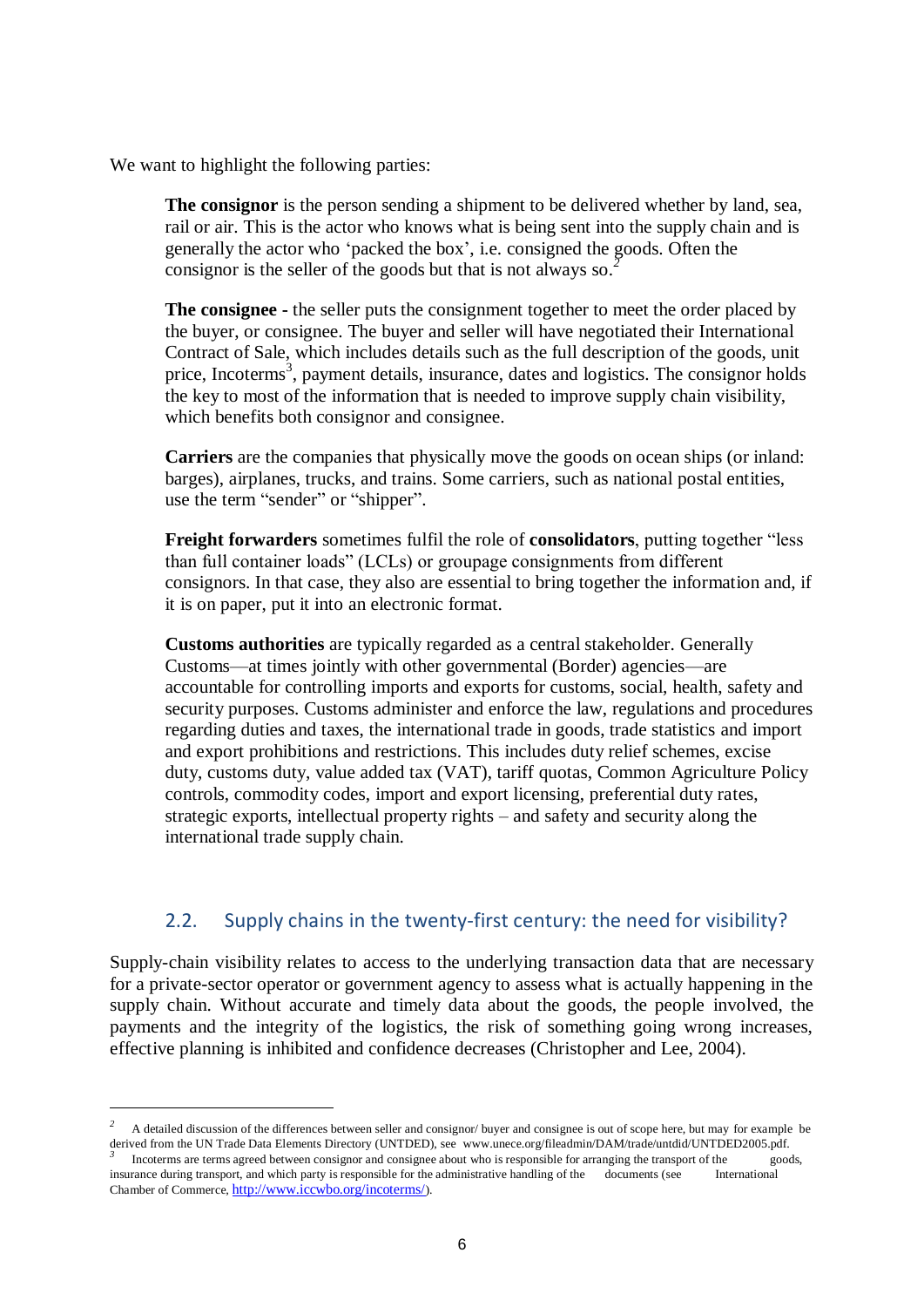Visibility is, in fact, a precondition for the parties to understand the current state of a supply chain and to make intelligent choices in the actions they have to perform. It is now regarded as "one of the largest unmet needs and value opportunities in supply chain management"<sup>4</sup>. Supply-chain visibility is consistently ranked as a top priority for internationally operating businesses and for governments that have to supervise goods flowing across borders<sup>5</sup>.

However, in today's global trade, many supply chains have grown in complexity to a point where clear visibility is masked from those who need to know what is going on. This is particularly so in the case of "less than full container" shipments where a consolidator packs consignments from several consignors into one container and often provides only summary data of the contents to the shipper, e.g. "agent to agent"

*The Hermes project commissioned by the former UK organization for simplified trade procedures, SITPRO, analysed the use*  of information in international food supply chains from suppliers in third countries to UK retailers<sup>6</sup>. The project found that *documentary systems incur costs for companies moving perishable goods along the international trade supply chain of more than US\$1.6 billion annually. In a typical single complete consignment transaction from grower to retailer, 150 documents are used. One billion pieces of paper are produced each year by this supply chain of which over 90% are destroyed. The report estimates up to 1.4 million incidents of missing or delayed documents in a single year for perishable foods imports into the UK alone. These result in additional costs from securing replacements or amendments, as well as costs that delays can exact in terms of additional spoiled food. The report also found that potential savings of over US\$1 billion could be made by improving transparency of agriculture supply chains. To achieve this all the parties in the supply chain including importers, exporters and authorities would have to gain access to the information that is relevant for their decision making in electronic format.* 

Data deficiencies and gaps, together with an outdated paper trail—as updates and changes may not clearly be reflected in them—are creating financial, safety and planning risks. Costs are ambiguous, thereby clouding overheads and profit margins. This lack of visibility is significantly adding to costs in supply-chain networks (Christopher and Gattorna, 2005). Businesses are increasingly interested in getting access to the data that create supply-chain visibility for them, to make better choices in managing the supply chains.

Government actors are also seeking further means to facilitate international trade while safeguarding public values (Tan et al., 2011). Both globalization and the large scale of international trade add to an unprecedented scale of risks related to security, safety, health and fraud (Van Oosterhout et al., 2007; Tan et al., 2011)*<sup>7</sup>* .

Given the increase in international trade, and the substantive risks involved, border management has also increased in complexity, and can cause time delays, cost increases, as well as reductions in the competitiveness of supply chains (Holloway, 2010). For border agencies such as Customs to perform their functions they need transparent supply chains with all relevant information to assess risks and to make intelligent decisions. To do this, their focus lies on information provision by businesses.

*<sup>4</sup>* World Economic Forum, Logistics Supply Chain Report 2010-2011.

[http://www3.weforum.org/docs/WEF\\_GAC\\_LogisticsSupplyChain\\_Report\\_2010-11.pdf](http://www3.weforum.org/docs/WEF_GAC_LogisticsSupplyChain_Report_2010-11.pdf), p. 20 *<sup>5</sup>* Aberdeen Group, Supply Chain Visibility Roadmap, [http://www.aberdeen.com/aberdeen](http://www.aberdeen.com/aberdeen-library/3609/RA_Visibility_BE_3609.aspx)[library/3609/RA\\_Visibility\\_BE\\_3609.aspx](http://www.aberdeen.com/aberdeen-library/3609/RA_Visibility_BE_3609.aspx)

*<sup>6</sup>* [http://webarchive.nationalarchives.gov.uk/20100918113753/http://www.sitpro.org.uk//news/articles/snar200807a.html](http://webarchive.nationalarchives.gov.uk/20100918113753/http:/www.sitpro.org.uk/news/articles/snar200807a.html).

<sup>7</sup> See also the World Economic Forum's report "Global Risks 2011", <http://riskreport.weforum.org/global-risks-2011.pdf>.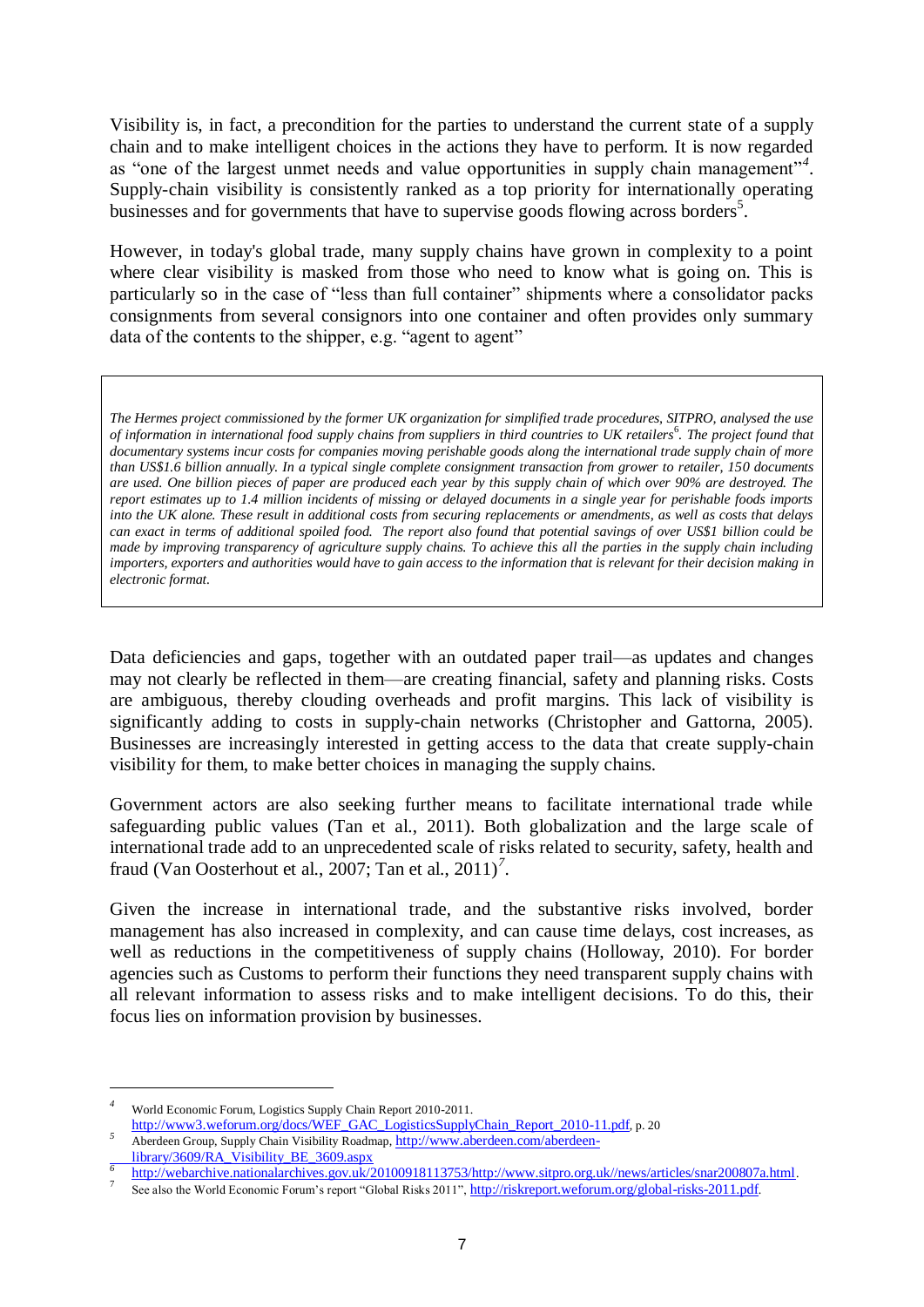Information required by border agencies is being requested further upstream in the supply chain from the parties that are at the source of the information. The best person to provide this information is the one who packed the box or consigned the goods. However, for commercial and reputational reasons, the seller often does not want to let the buyer know where the goods came from originally, i.e. who the producer(s) is / are, in order to prevent the buyer bypassing the seller and purchasing the goods directly from the initial producer.

The information that finds its way into the transport documents—and from there into the customs declaration—is often not from the originator. As a consequence, Customs and other parties in the supply chain have to manage their supply chain with second-hand information that is filtered, altered and likely to be inaccurate (Hesketh, 2010).

*The lack of transparency in supply chains becomes particularly visible in supply chains with consolidated consignments were goods form different shippers are consolidated in one container. The contract of carriage is between the consignor and the "consolidator" or "agent" who takes the groupage container to the port for loading. The Bill of Lading becomes a contract between the carrier and the agent to deliver the goods to the port of unloading were another agent will deconsolidate the cargo.* 

*Not only do the carriers not know what they are carrying but they also do not know who owns the goods, who is sending them or who is ultimately buying them (cf. Hesketh, 2010). This poses safety, security, legal compliance and commercial risks.* 

*In everyday practice, despite the legal requirement to provide accurate data about the goods being carried, about 60% of vessel manifest information is described as 'agent to agent', making the data unfit for regulatory pre-arrival risk-assessment purposes.* 

*It is generally agreed within the container industry that up to 10% of containers loaded onto a vessel might not be in their planned positions.<sup>8</sup> Also, discrepancies in weight are widespread within the containerindustry. They can be due to shippers*  deliberately under-declaring container weight so as to minimize import taxes calculated on cargo weight, allow the *overloading of containers and keep the declared weight within limits imposed by road or rail transportation. Wellestablished commercial practices within the Logistics Layer are masking the accuracy of data and thereby increasing the risks posed by a lack of visibility (Hesketh, 2010).*

Visibility of the supply chains could be ensured if Customs had access to information and data about the consignor, who holds the key to the majority of that information on the shipped goods. However, as the consignor is outside the jurisdiction of the importing country's authorities, Customs has to instead revert to the second-hand information provided by the carrier and the importer.

*Many Customs organizations are currently aiming to increase the transparency of their part of the supply chain by requesting Advance Cargo Information prior to shipment to their countries such as the European Import Control System (ICS). However , the advance information comes with a cost: An impact assessment reveals that the estimated costs for businesses in the United Kingdom amount up to € 7.5 million for ICS implementation , and additional average annual costs of up to € 1.1 million (HM Revenues and Customs 2009). In addition ICS is unlikely to solve the transparency issue as the*  data provided is still coming from the shipper and not from the consignor<sup>9</sup>.

<sup>8</sup> Marine Accident Investigation Branch, Report on the investigation of the structural failure of MSC Napoli, English Channel on 18 January 2007, [http://www.maib.gov.uk/cms\\_resources.cfm?file=/MSC%20Napoli.pdf](http://www.maib.gov.uk/cms_resources.cfm?file=/MSC%20Napoli.pdf) (pp. 28-29).

*<sup>9</sup>* http://ec.europa.eu/ecip/help/faq/ens1\_en.htm#faq\_2.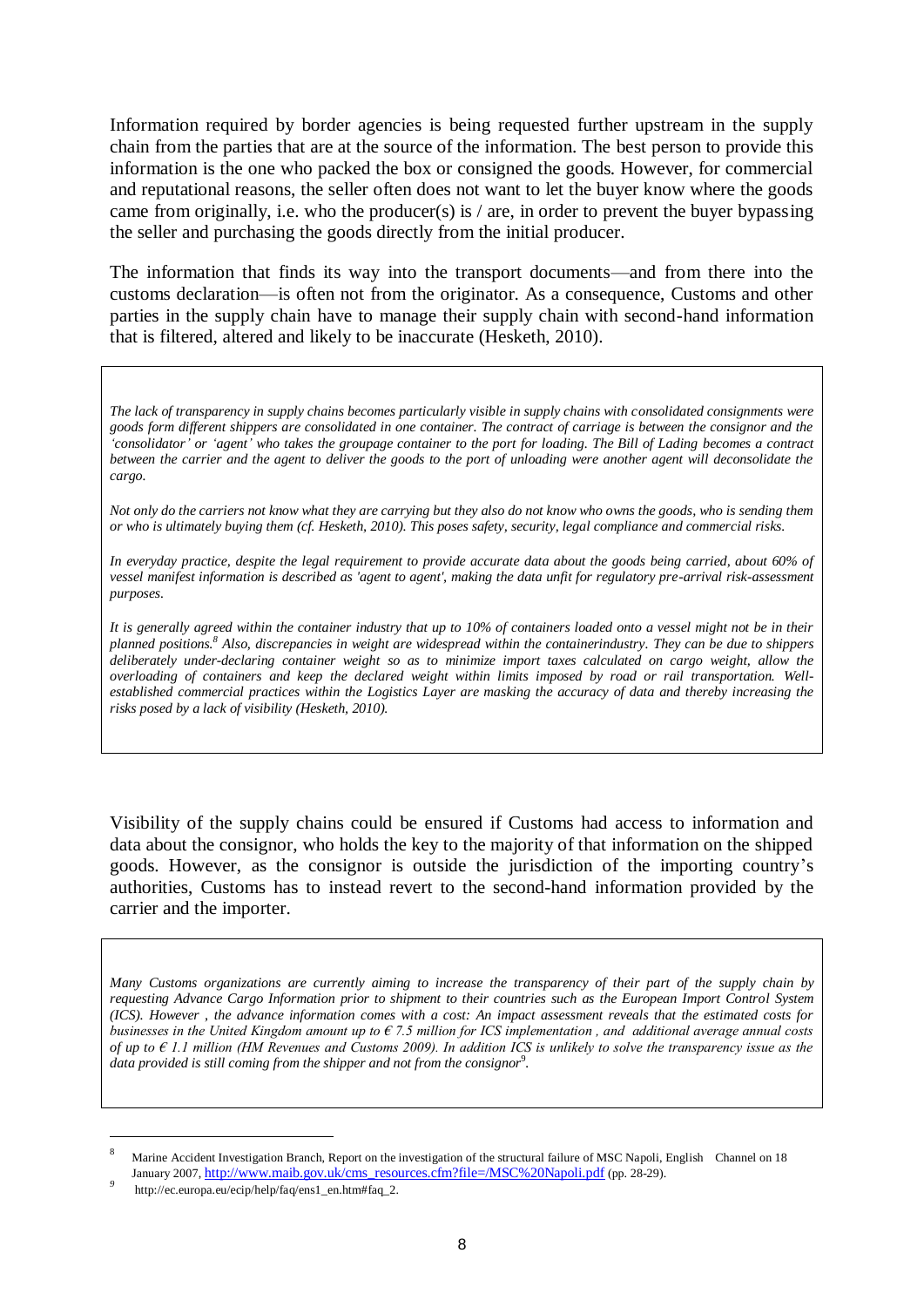Visibility is also a key issue to meet new demands of supply chains in the twenty-first century in areas such as environment protection and social accountability. Governments have already set ambitious environment objectives such as reduction of  $CO<sup>2</sup>$ . Channelling goods to their most efficient and least polluting route or mode of transport can be greatly improved if more detailed "original" source data are available, as demonstrated in the case of bananas (see box below).

There is also a trend to establish supply chains with products that conform to social and environmental production standards. These supply chains can bring many additional benefits to the exporting and importing countries, and to the trading partners. They typically achieve higher profit margins and lead to a gradual improvement of quality and services—which is attractive also for developing countries and transition economies.

To create such supply chains all parties require transparency and access to information so as to establish trust and to ensure that the standards are met. This can only be achieved by establishing transparency in the supply chain where parties have access to relevant information at all stages of the supply chain.

*The EU "Roadmap to a Single European Transport Area – Towards a competitive and resource efficient transport system" found that if Europe sticks to "business as usual", by 2050 CO<sup>2</sup> emissions from transport would be one third higher than their 1990 level and congestion costs would increase by 50%.<sup>10</sup>*

*At present, more than 95% of the containers with fruit that arrive at the Port of Rotterdam are shipped to the hinterland by road, because normally fruit is a perishable good that has to be shipped as quickly as possible (e.g. strawberries). However, some fruit types like bananas do not need to be shipped as quickly as possible.* 

*If it is known which container at the Port of Rotterdam would contain which fruit type, a choice can be made to ship containers with bananas and fruits with comparable characteristics by means of barge transport. Barge transport is much cheaper than road transport and causes only low emissions. It is estimated that road transport of vegetables and fruit could be reduced by 50% (Overbeek et al., 2011) if traders had information to make intelligent logistic choices.* 

This section has offered a brief analysis of the current situation in global supply chains. We see critical issues regarding visibility and transparency, leading to high risks and high costs. It is a top priority for business and government to make ongoing strategic improvements in order to create and maintain sustainable and secure supply chains. To address the issues identified and to make strategic improvements, both businesses and government require timelier and more accurate data. To make this happen, we propose that an innovative datasharing concept is required. This so-called "data pipeline" allows original trade data to be made available and used by businesses and government to make their operations more effective, efficient and secure. In that light, one may think of the actors becoming part of "smart" supply chains. We'll discuss the integrated data pipeline in the next section.

*<sup>10</sup>* <http://eur-lex.europa.eu/LexUriServ/LexUriServ.do?uri=COM:2011:0144:FIN:EN:PDF>.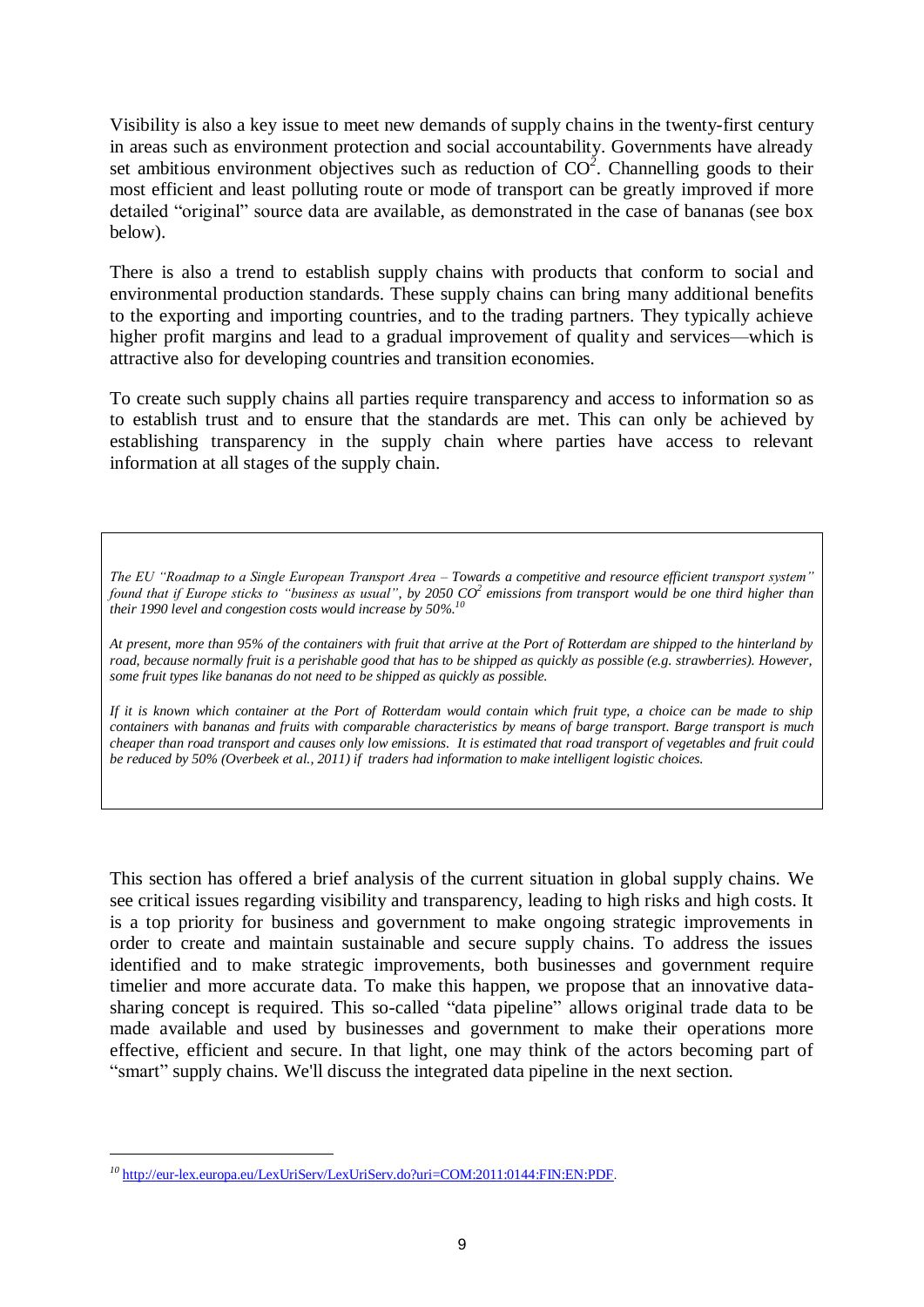## **3. Data pipelines for transparency in supply chains**

Let's now look at the underpinning principles, the data pipeline and how it works, enabling IT innovations, and the benefits for business and government, as well as initial implications for its development and implementation.

## 3.1. Underpinning principles of the data pipeline*<sup>11</sup>*

Two core principles underlie the concept of the integrated data pipeline. The first is that the original trade data (usually supplied by the consignor) are gathered and shared and can be used by (authorized) parties in the trade network to improve their operations. Using what we call the "piggybacking principle", we focus on the re-use of available business data and data flows in the international supply chain for purposes different from those for which they were originally intended, including for control and (regulatory) compliance purposes (Baida et al., 2008; Rukanova et al., 2011; Tan et al., 2011).

Essentially, the parties participating in a supply chain provide data that can be of relevant to other supply-chain parties in a shared information space. The management, access and security of information in such a space can be ensured using different technologies and approaches—for example, cloud computing technology.

The information shared between the parties describes:

**-**

- the transactional data (as captured by consignor and consignee, and intermediate parties in the supply chain).
- the physical data (as captured by tracking and tracing, and monitoring devices).
- the relevant commercial risk management data (for example quality and technical compliance checks of the goods against ISO standards).

It is evident that access to this information is regulated and based on dedicated access rights. The piggybacking principle within the data pipeline concept involves a fundamental shift from a document perspective to a data perspective. Instead of sending (pushing) documents with filtered information from one party to another, the parties will rather access (pull) the information required when they need it.

In the traditional document-focused process, the data are "pushed" by business to a variety of government agencies (e.g. Customs, statistics, veterinary), through the obligatory documents and submitting data to the government information systems (Rukanova et al., 2011). Instead of this "data push" model, the radical change proposed here is the transformation towards increased "data pull"—i.e. where the governmental agencies requiring information can "pull" these from the existing information systems of companies (Tan et al., 2011).

*<sup>11</sup>* The web-based, integrated data pipeline vision has been put forward originally by Her Majesty's Revenue and Customs (HMRC) in the United Kingdom (UK) and the Dutch Tax and Customs Administration (DTCA) (Hesketh, 2010; Overbeek et al., 2011).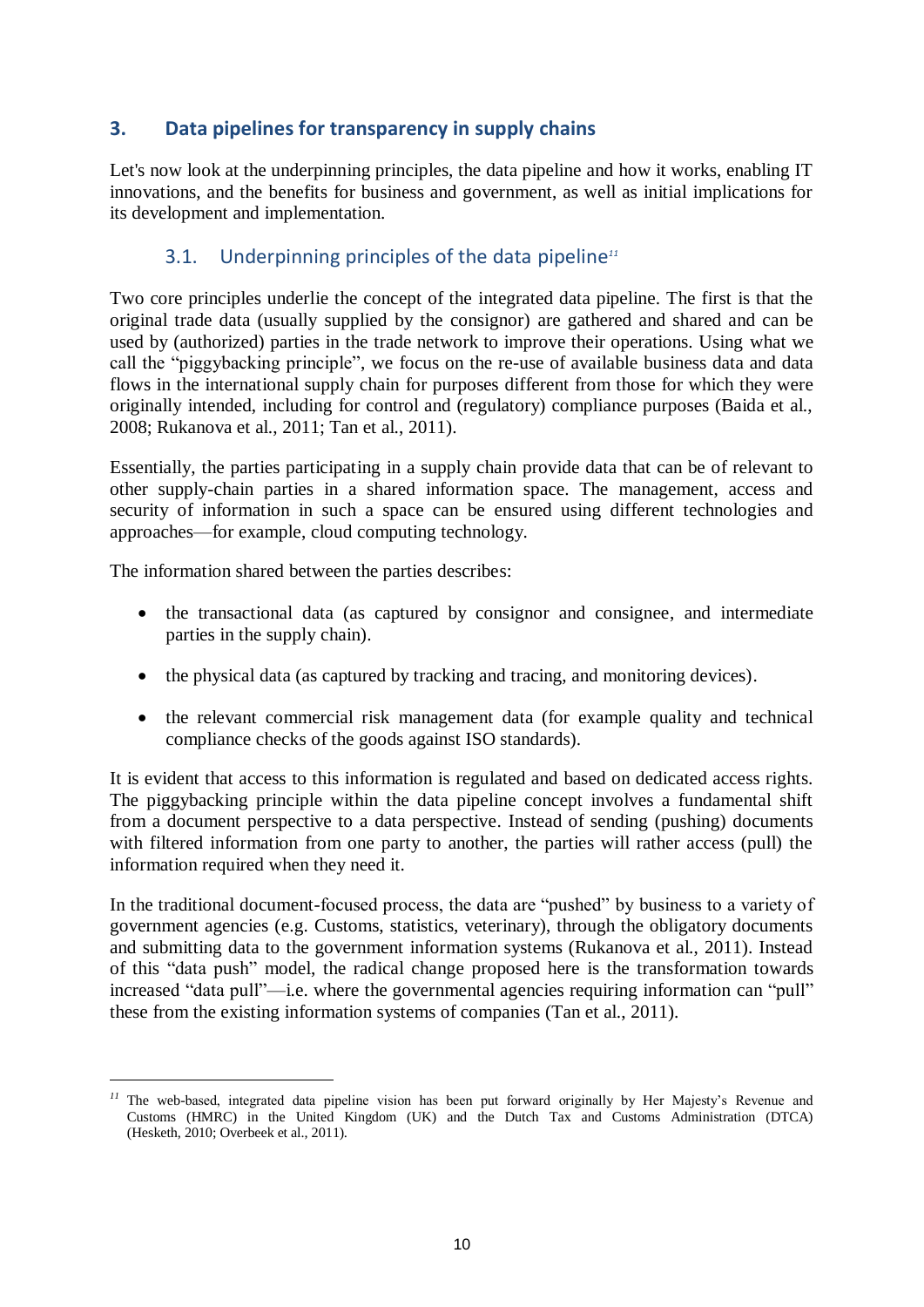The key advantage for government agencies would be that they would obtain "original" quality data from the source. They can obtain the data any time, real-time, rather than only at the moment of border-crossing, thus improving compliance management and risk-based auditing.

The second core principle in the integrated data pipeline concept is the notion of synchronization points that determine when shared information must be available to parties in international transactions.

The supply-chain process includes two critical information points. The first is the sales agreement between the buyer and seller, where an accurate description of the goods and terms under which they are to be bought and shipped, is captured in the purchase order and contract of sale. The second is at the completion of the consignment, where the packing list, shipping note or dispatch note and the transport document show that the goods have started their journey along the supply chain, in accordance with the order and contract. The Consignment Completion Point (CCP) is the stage just before the completed consignment at either 'house' level (in waybill terms for a small individual consignment) or ‗master' level (for a single, groupage or consolidated consignment) is dispatched into the international trade supply chain (Hesketh, 2010; Overbeek et al., 2011).

At this point, everything about the goods is known and agreed between the consignor and the consignee and their identity and status is known to each other. The buyer or consignor can confirm electronically with the buyer or consignee that the true packing list matches the purchase order and the contract of sale and that the goods, as ordered and agreed, are about to be sent. It is similar to the prompt or dialogue box on a computer screen saying: "Are you sure?" At this point, the data relating to the goods and to the people involved in the commercial transaction can be made available to the regulatory authorities in the country of export, transit and import—and at the same time by electronic message. Visibility of those two crucial points by buyer and seller ensures conformity with both the contract of sale and the regulatory requirements for safety, security, admissibility and compliance.

## 3.2. The integrated data pipeline vision

## 3.2.1. The data pipeline and how it works

Figure 2 shows a model of an Internet-based data pipeline that enables the seamless integration of data elements from all the different sources in the supply chain at the CCP. It visualizes what kind of shipment data are exchanged during transportation. For example, consider a manufacturer of baby foods in the Netherlands that imports bananas from a South-American exporter. They can agree upon an international Contract of Sale before the goods are consigned, which should contain all the relevant data about the goods and the parties, the terms and the planned movement of the goods. The consignor, in this case the South-American exporter, makes an entry in its records containing the necessary and accurate data about the shipment fed by the packing list, which should match the purchase order and invoice. This precise data are forwarded to the freight forwarder or a third-party logistics provider (3PL). The pipeline model shows that all other users of the shipment data get the original shipment data from the consignor: they are not altered by someone else. This includes the planned port of departure, port of arrival, the carrier with the manifest, Customs and the consignee.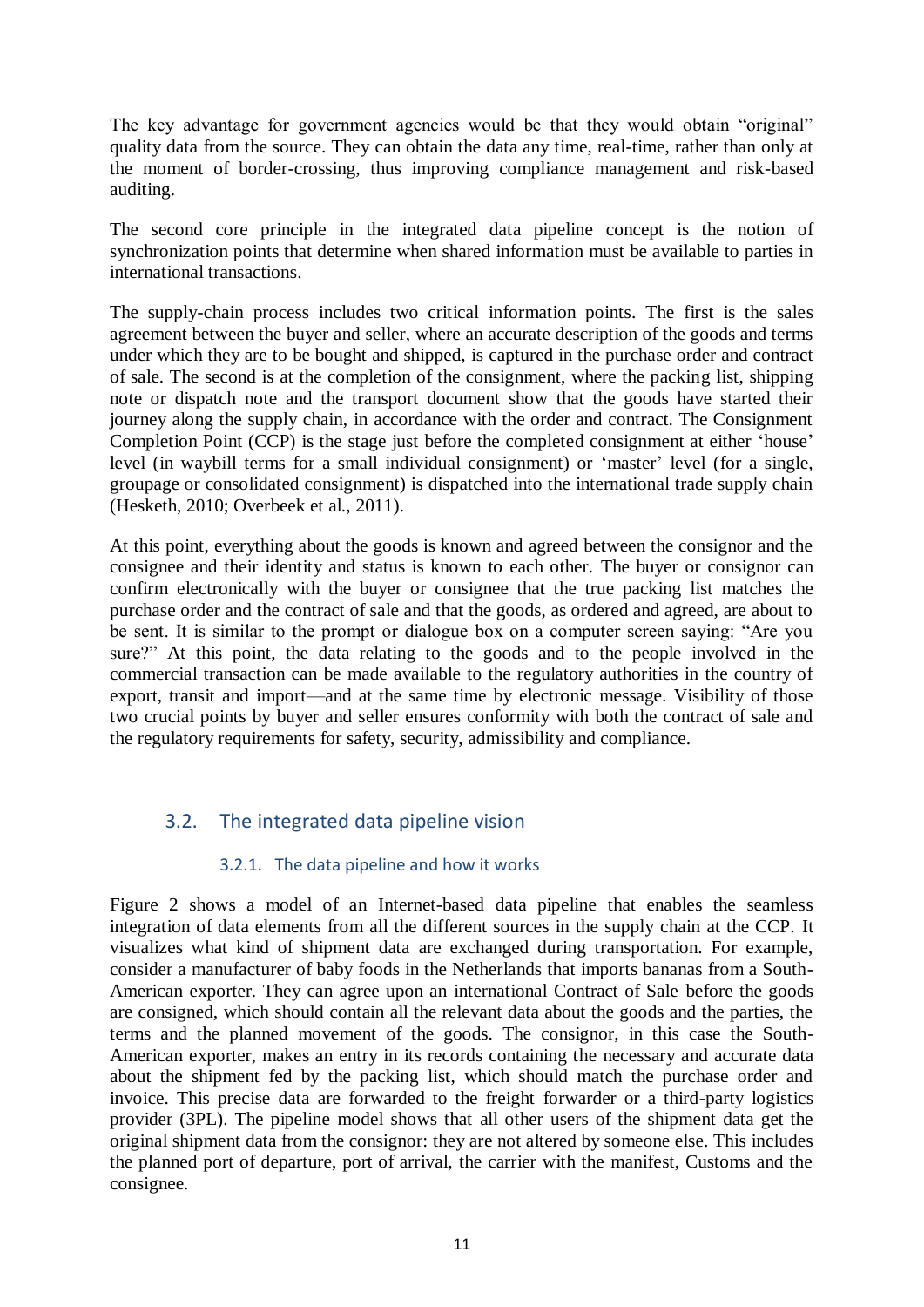In the data pipeline, a distinction is drawn between (a) data related to goods and people and (b) data related to the carriage itself. The different types of data are shared with the relevant parties, for different purposes. Businesses can, for example, use the logistical data to optimize distribution logistics through synchro-modality. The carriage data are captured in the data pipeline by means of container seals with GPS or location data of the ship.

If the journey was short, the bananas will not yet be ripe upon arrival at the Port of Rotterdam. A choice can then be made by the baby food manufacturer to use cheaper and more sustainable barge transport to carry them inland. However, if the shipment is having major delays because of bad weather or re-routing, further transport by truck may be necessary to avoid a spoilt load.

The parties with which the data may be exchanged from a legal perspective are determined by legislation at the national level, EU level or federal level, depending on the country the goods are moving in. Governments can piggyback on the commercial data available in the data pipeline. These data are captured at the source, not changed to fit the regulatory document, and better fit for e.g. risk management purposes. The data pipeline makes real-time data management possible, which would allow for moving the moment and location of inspections and clearance procedures. For example, the physical inspection of the bananas would not necessarily have to take place at the Port of Rotterdam—which would optimize the flow there—but could instead take place at the premises of the South-American exporter (and be sealed afterwards) or at the bonded warehouse of the baby food manufacturer. The data pipeline thus also provides opportunities to improve border-management coordination.



#### **Figure 2: A seamless integrated data pipeline (Source: Overbeek et al., 2011, adapted from Hesketh, 2010).**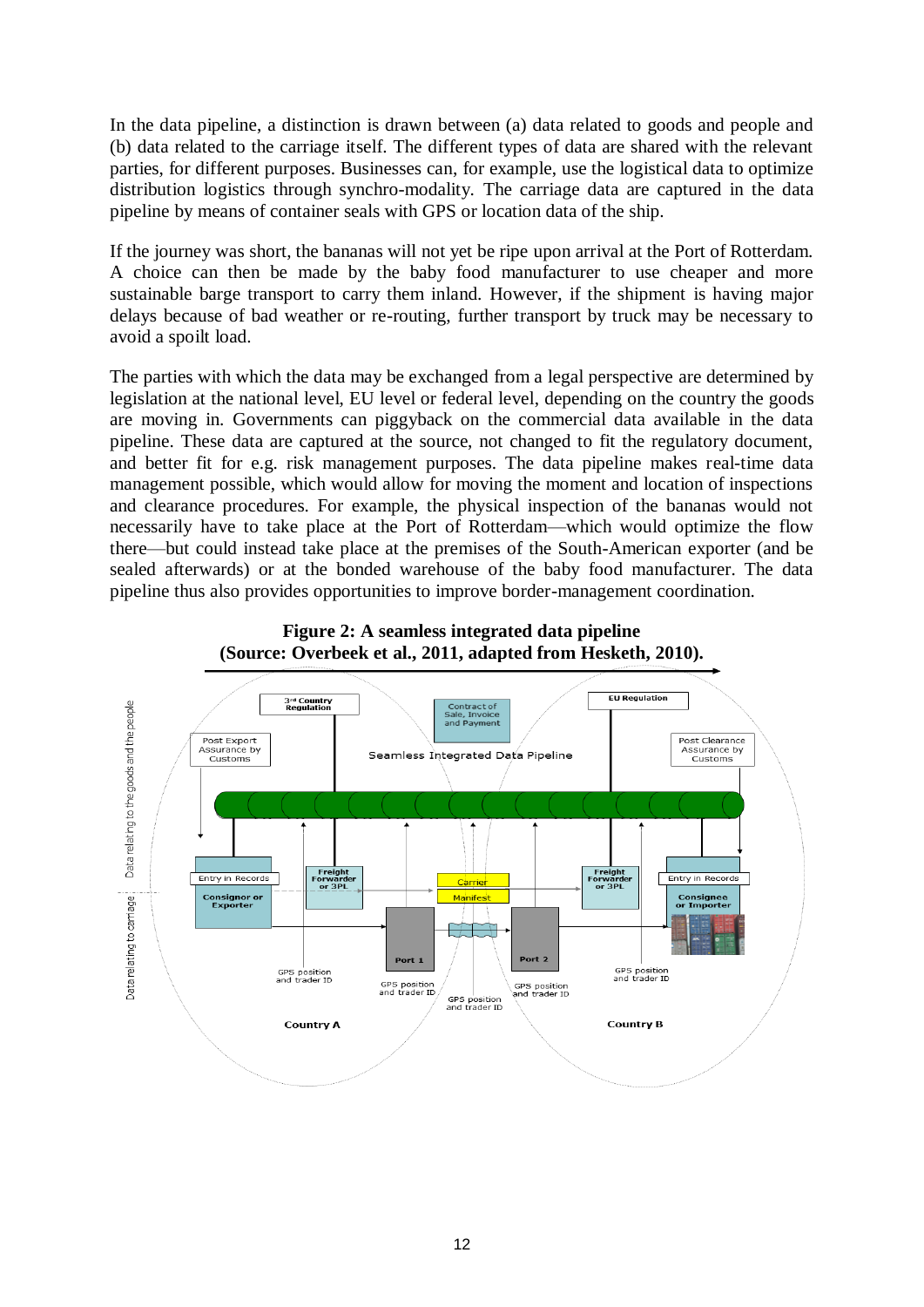#### 3.2.2. Latest ICT technologies to enable the data pipeline concept

The data pipeline concept could be introduced through a cloud computing solution in the context of international trade. Cloud computing is an approach where data are provided through services over the Internet and where the network of services is referred to as ‗the cloud' (Andriole and Khorasani).

Cloud computing builds a virtual pipeline of data, functions and applications that ideally can be viewed in or used by any computer system, eliminating the need for duplicative storage of data and services in disparate systems. It combines virtualization, service-oriented software, grid computing, the management of large facilities, and power efficiency to achieve durable and flexible computing services.

Cloud services provide access, confidentiality and sharing of data and can store large amounts of unstructured data (Dikaiakos et al., 2009). Cloud computing provides a new model for information delivery and consumption in which applications and data are accessed from a web browser, while software and data are stored on servers. Some disadvantages are that users must be connected to the Internet to use the cloud, and the availability of data across large geographic distances may in turn create risks for data custody, ownership and use.

A prerequisite for implementing a global data pipeline is to have a standardized, uniform means to describe, offer and discover data that are used for interaction (Baida et al., 2011). This means that data-sharing standards are essential. Such standards should be open standards developed in a standardization community open to all stakeholders.

Two types of data standards can be distinguished here: the trade or customs data standards and the IT standards needed for interoperability and Web service message exchange protocols. The World Customs Organization (WCO) data model version 3 and the Core Component Library of the UNECE Centre for Trade Facilitation and Electronic Business (CEFACT) are the most prominent trade or customs data standards.

The main objective of the WCO data model is to define a set of standardized data usable by both customs and trade operators for electronic data exchange during customs clearance, including completion of the trade manifest and declarations. The WCO data model is essentially a set of harmonized data requirements derived from cross-border regulation. These are updated frequently to meet the procedural and legal needs of cross-border regulatory agencies such as customs, controlling export, import and transit transactions.

The UNECE Core Component Library (CCL) is the cornerstone of the UN/CEFACT standardization activities. Core Components are the syntax-neutral and technologyindependent building blocks that can be used for data modelling. CCL is part of the ebXML (ISO 15000) suite of standards for eBusiness interoperability. Major benefits of the CCL include improved re-use of data artifacts, improved enterprise interoperability, and consistency across vertical industry standards.

One of the most widely used set of IT standards that is tailored for data sharing in international supply chains is EPC Global from GS1, which support sharing of data between heterogeneous hardware and software architectures. The definition of EPC Global standards is still an on-going process. What is available are specifications for Radio-Frequency Identification (RFID) tags and readers, standards for storing and sharing Electronic Products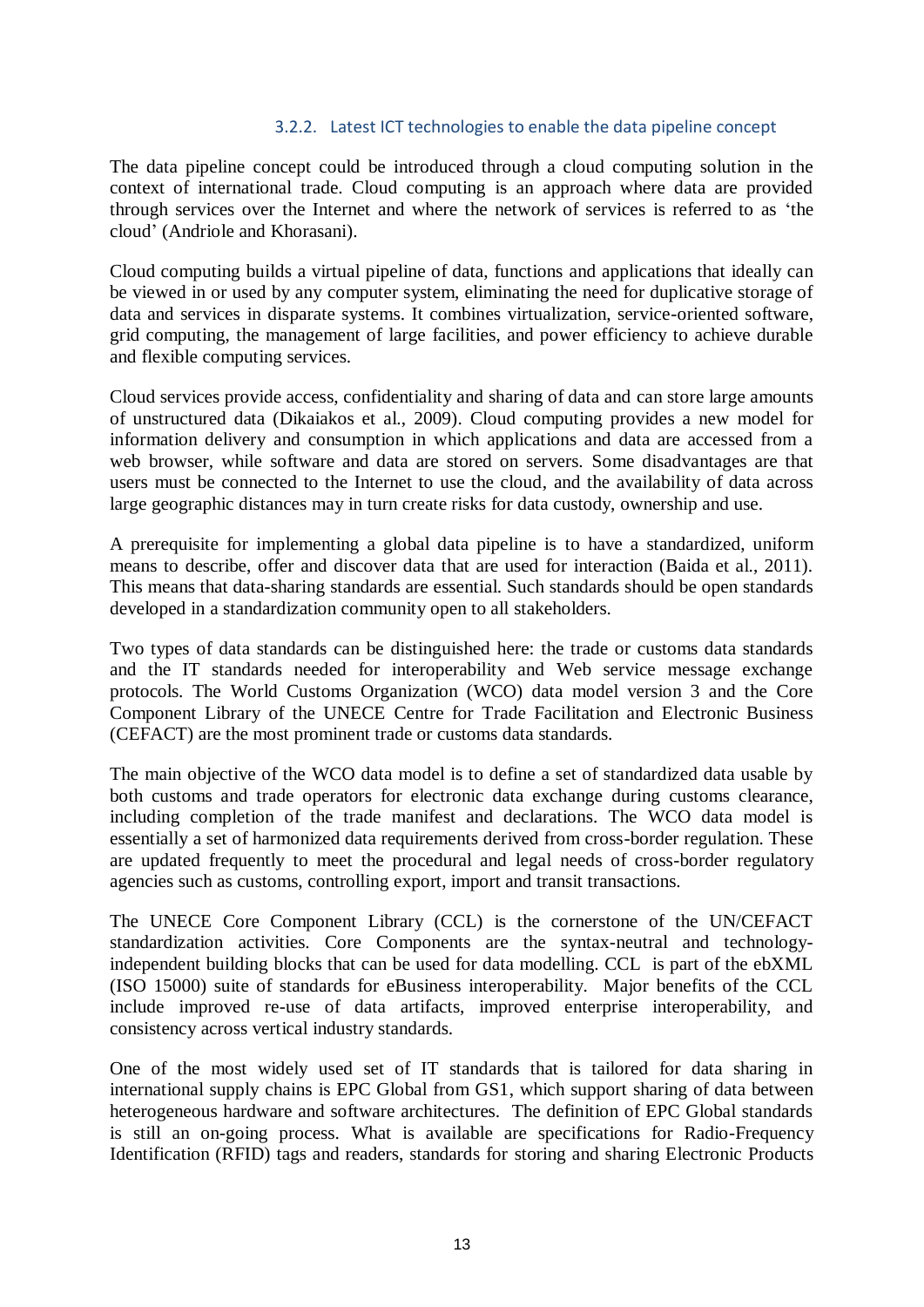Codes (EPC) event data in EPC information services (EPCIS) repositories and an EPCIS discovery service to search EPC related data across the EPC network (Baida et al., 2011).

The pipeline concept draws upon Radio Frequency Identification (RFID) technology for localized tracking of goods at unit, pallet, consignment and container levels. It also draws upon GPS to track consignment and containers, where appropriate and cost effective, as well as the tracking of vessels carrying containers through the coastal Automated Identification System*<sup>12</sup>* (ShipAIS) and the Long Range Identification and Tracking system*<sup>13</sup>* (LRIT). Other sensors, for example to monitor temperatures, can also be used.

#### 3.2.3. Benefits of the data pipeline

The data pipeline is a means to improve visibility and traceability of transactions and goods in international supply chains. The original commercial data are captured as far upstream as possible, preferably at the Consignment Completion Point (or even earlier), and complemented by data on the movement of the goods.

Such a pipeline offers important benefits for the business world. First of all, improved visibility supports cost-efficiency in the supply chain. For example, it enables cost identification and to bring about lower inventory levels, improved planning of logistics, purchase and sales, better choices of service providers, and it may make information to protect profit and capture more market share available (Hesketh, 2010). The data pipeline will also allow businesses to monitor and trace the goods more precisely during the carriage.

If the goods need to be transported under certain conditions, smart sensors can be mounted on the containers (also providing the GPS locations) or measure at product level, can give alerts if the sensor readings deviate from the set parameters (cf. Tan et al., 2011). For example, in the case of food products, if there have been alerts that the container has been too warm during transport, the consignor might not want to have the consignee pick up the goods before an extra quality test had been done, or it may be decided to ship another consignment, while forewarning the consignee about the delay as well. Again, this would improve logistic planning, which is an important part of managing food safety and quality. The location data can be used to check whether goods are e.g. re-routed or are encountering other delays (for example because of weather conditions). This would allow for better planning, also in terms of determining when exactly which goods will arrive.

#### **Synchro-modality**

The data pipeline also allows for the visibility that's needed to make advances in distribution logistics, like "synchro-modality". Synchro-modality describes a flexible and sustainable transport system in which companies can make an intelligent choice from a range of transport modes modalities. In this case, the data pipeline provides the information about which containers contain which food products, for example, so that a better choice can be made between e.g. barge transport versus road transport (Oosterbeek et al., 2011). This enables

<sup>&</sup>lt;sup>12</sup> See: [http://www.shipais.com](http://www.shipais.com/).

*<sup>13</sup>* See: [http://www5.imo.org/SharePoint/mainframe.asp?topic\\_id=905](http://www5.imo.org/SharePoint/mainframe.asp?topic_id=905).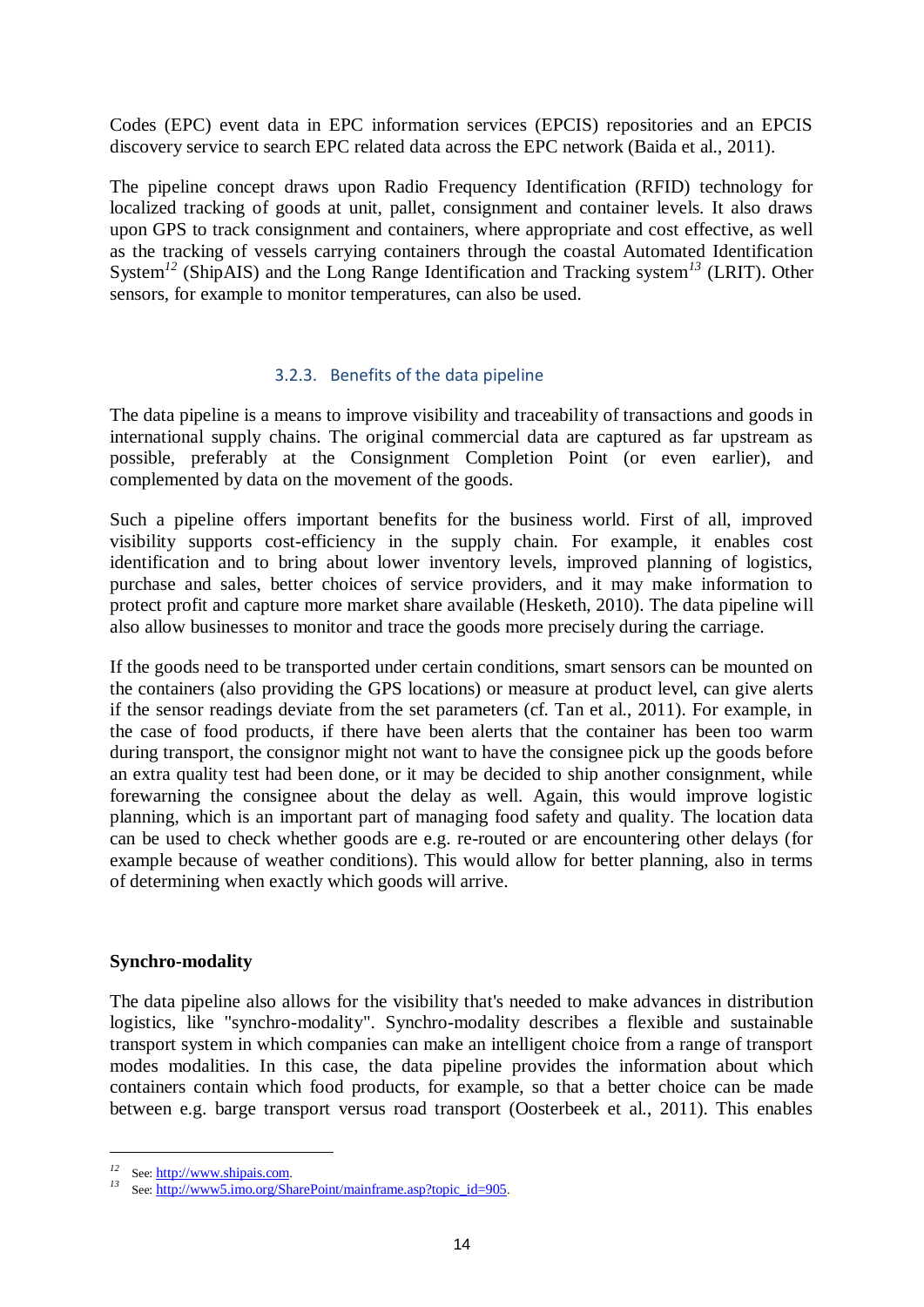businesses to save costs and also to make more sustainable, environment-friendly choices. In the long run, this could also lead to less traffic congestion.

#### **Indirect benefits to companies**

Besides such direct commercial benefits, the data pipeline will also benefit companies in terms of their compliance with governmental procedures and regulations:

- It requires fewer message exchanges between business and government for completing a full declaration.
- It would reduce errors of e.g. retyping information at different points in the supply chain, which can be time consuming to resolve.
- It minimizes the number of costly interfaces and modifications of enterprise systems that would have to be invested in, both in terms of the linkages with the different governmental agencies involved, but also when the company operates in multiple countries.
- Sharing data through the data pipeline will be a way in which trusted traders (AEO (Authorized Economic Operator)-certified businesses) can demonstrate to government agencies that they have end-to-end transparency and are in-control of the physical flow of the goods (Tan et al., 2011). Already at the CCP, the data that have to be gathered for Customs purposes can be submitted and additional proof (e.g. regarding the final destination of the goods) is provided by the tracking functionality. Thus, the data pipeline supports the certification of trusted traders—who may then get additional benefits such as fewer physical inspections, fast lane clearance, etc.

From a governmental perspective, the data pipeline supports the improvement of riskmanagement practices. Rather than gathering (electronic) regulatory documents, the data pipeline enables the capture, at the source, of digital commercial data that have not been adapted by business to fit the document. This should improve data quality, making the data more suitable for risk management, as more precise commercial data can be captured about the entities involved in the transactions, the contracts between them, as well as the flow of the goods.

Also, it may be part of the data-sharing between trusted traders and government to include commercial risk assessments in the data pipeline, or to piggyback on other controls put in place by business. For example, for food products, in the case of the temperature alerts we described earlier, government actors and AEOs may cooperate more closely, so that inspections already conducted by the businesses themselves are not necessarily repeated by Customs or the food-inspection agency. This would thus mean less governmental interference for the AEO, and greater efficiency for the governmental officials concerned.

The data pipeline also offers a means of communication for improved coordination of border management. This can include communicating about audits and inspections already conducted at the country of export to the authorities in the country of import. The data pipeline can also provide the data needed for e.g. the "export is import" procedure. If there's no formal mutual recognition between the two countries, the data pipeline can provide an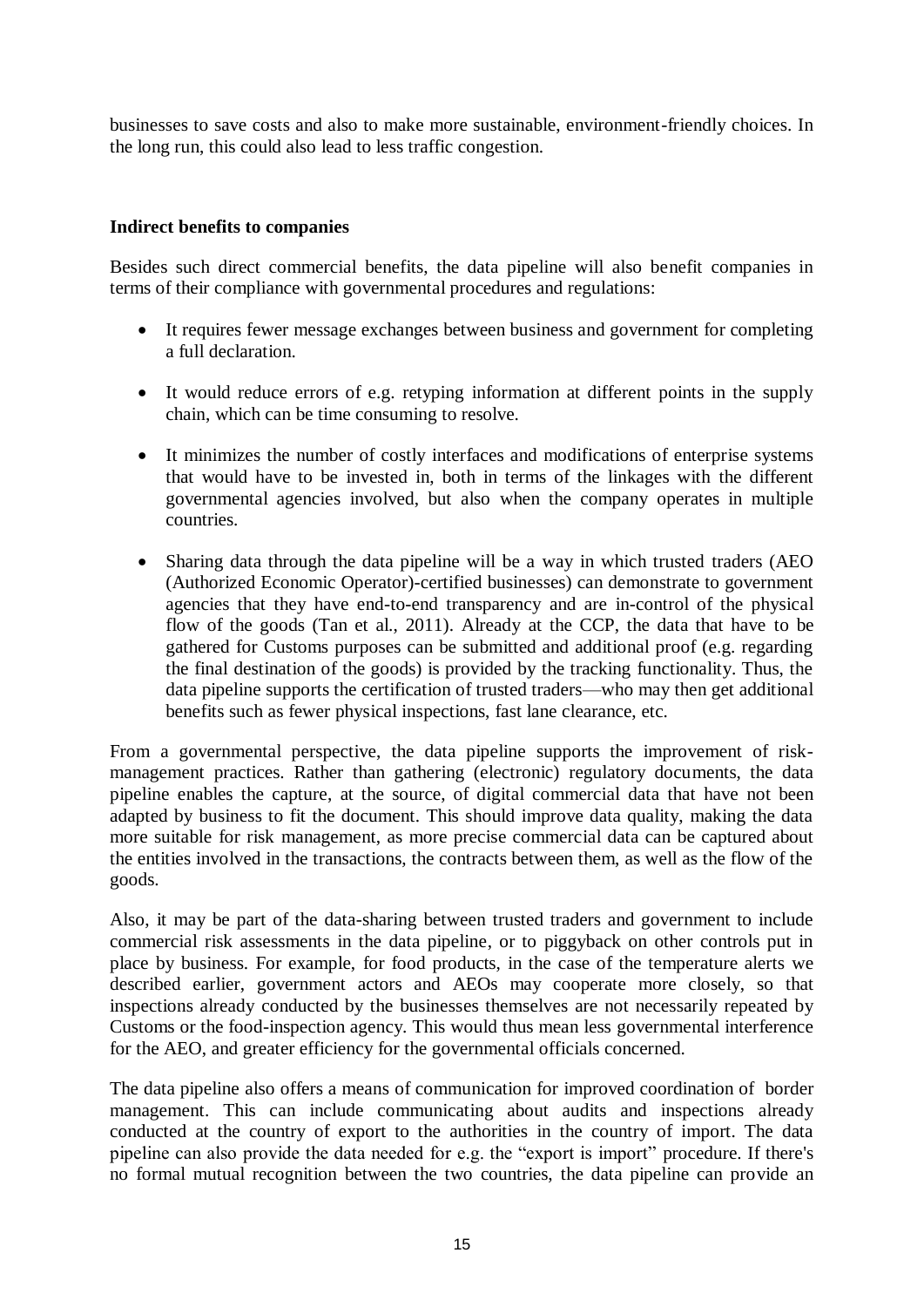informal basis for extended cooperation and coordination, and the country of import can take the data into account in their own risk-profiling and border management. The data pipeline thus offers a way for government to improve governance of international trade and to increase trade facilitation, while also providing efficiency benefits.

## 3.3. Initial considerations for realizing the data pipeline vision

Implementing a web-based, seamless, integrated data pipeline is a challenging endeavour, both from a technical point of view and from many other perspectives, including strategic, organizational, political and cultural viewpoints (Overbeek et al., 2011; Van Stijn et al., 2011a). It involves a large stakeholder group, from many different public and private organizations in different sectors, countries, etc., and affects an even larger network (cf. Overbeek et al., 2011; Van Stijn et al., 2011b).

Global supply chains are networks with complex interdependence between various stakeholders, including freight forwarders, port community systems, Customs and other authorities, terminal operators, consignors and consignees, providers of IT systems, providers of e-Government infrastructure, etc. (Overbeek et al., 2011).

The future situation concerns a shift in data-exchange and control responsibilities between government and businesses. From a governmental perspective, the two basic reasons for change are (a) to achieve further control of international trade to ensure societal values such as security, safety, limiting illegal activities (fraud, smuggling, trafficking) and (b) to further facilitate trade, interfering as little as possible in the logistical operations of trusted parties, while focusing on the potential high-risk trade (Van Stijn et al., 2011c).

To do so, governments need to be able to profile international supply chains, the actors involved and the goods (and money) moving between them. There is also the need to carefully consider how stakeholders will be affected. It is foreseen that the cooperation between stakeholders in the inter-organizational supply chain and the governmental stakeholders will be based on trust and joint responsibility, fundamentally shifting the various interactions between companies and authorities from hierarchical to more horizontal relations (Tan et al., 2011).

#### **Public-private cooperation: shifting boundaries for better collaboration**

Public-private cooperation is essential for developing the solutions, with network collaboration and consensus-building being central themes. Developing a pipeline has major implications for the organizations involved, especially where the public and the private sector meet. The boundary between the sectors shifts from the current division of public and private functions to a stronger collaboration.

The "Living Lab" approach has been identified as very useful for bringing stakeholders together to find innovative solutions (Tan et al., 2011; Van Stijn et al., 2009). In a Living Lab, public and private actors from different organizations collaborate with a multidisciplinary research team. The Living Labs provide a real-life, experimental setting in which to develop and pilot IT innovations. We have observed that the Living Lab—through the key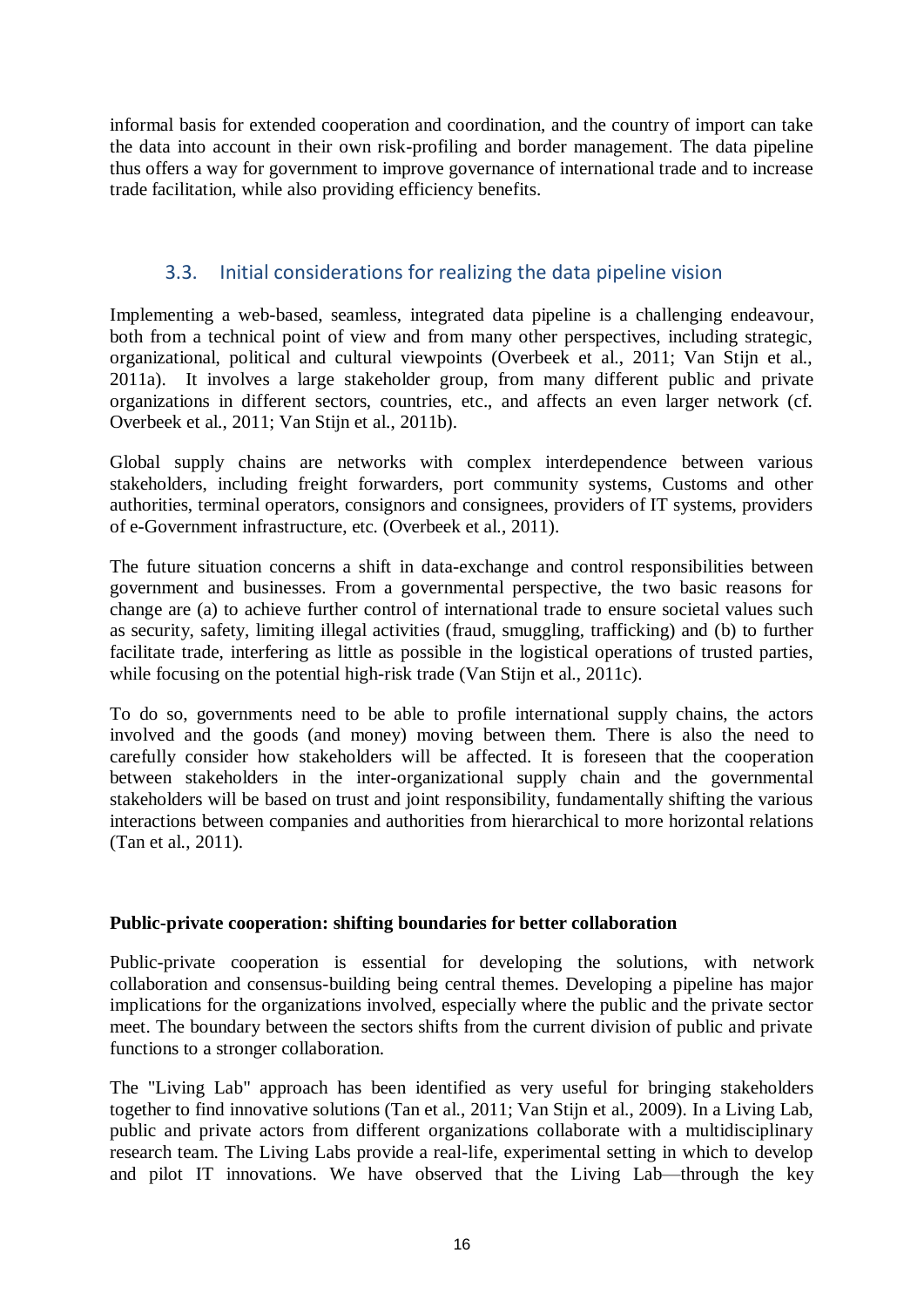involvement of academics—provides a neutral ground where the real-life actors from companies and institutions are willing to set aside differences, overcome obstacles, and focus on creative cooperation to come to innovation (Rukanova et al., 2011).

It has also been demonstrated that a Living Lab goes beyond mere piloting. The collaboration within the Living Labs lays the foundations for collective action, focusing on network collaboration and consensus building and adoption of the innovation afterwards (Rukanova et al., 2007; Van Stijn et al., 2009). The CASSANDRA project will also apply the Living Lab approach.

Private parties involved in global supply chains are likely to finance the investment in the data pipeline. This requires that every private-sector party that participates in the data pipeline can expect a positive return on investment. However, some parts of the data pipeline may not have a revenue model or the current institutional structure may not yet support the more extensive collaboration needed between the various businesses (cf. Overbeek et al., 2011).

Given this strong organizational component, future research and development of a data pipeline in global supply chains should be accompanied by research or design of a publicprivate governance model to deal with the challenges of the overlap between the public- and the private-sector roles of the parties involved in global trade.

An important question is if and how a government could facilitate and ensure the public role, while at the same time enable private parties to improve data sharing to realize public goals and be able to make fair revenue. The underpinning principles for the public-private governance model include:

- Identification of the network of stakeholders and stakeholder analysis, which includes:
	- o Identification of possible conflicts of interests (often relating to revenue models);
	- o Reconstruction of revenue models behind all interests (economic research);
	- o Reconstruction of the logic of each of these interests.
- Aligning of conflicts. Those parties that have the greatest economic benefits from an innovation typically should invest most, and in some cases equity stakes should be taken in the others that have fewer benefits. Also, the investments should create enough economic benefits such that businesses are willing to invest.
- Define institutional arrangements in such a way that this alignment can emerge (institutional economics research). The arrangements should be market-driven, but for those parts of the data pipeline that are identified as inherently public goods, a suitable funding scheme has to be devised. In the setting of CASSANDRA, the institution is typically understood to be a government, or even a supranational body (EU), and could also be an international body (e.g. the United Nations or WCO). (Formal legislation should be used as little as possible).

To create the data pipeline and ensure that both the commercial parties and governments derive benefits from it, governments may have to:

Lead in developing open standards to ensure a level playing field.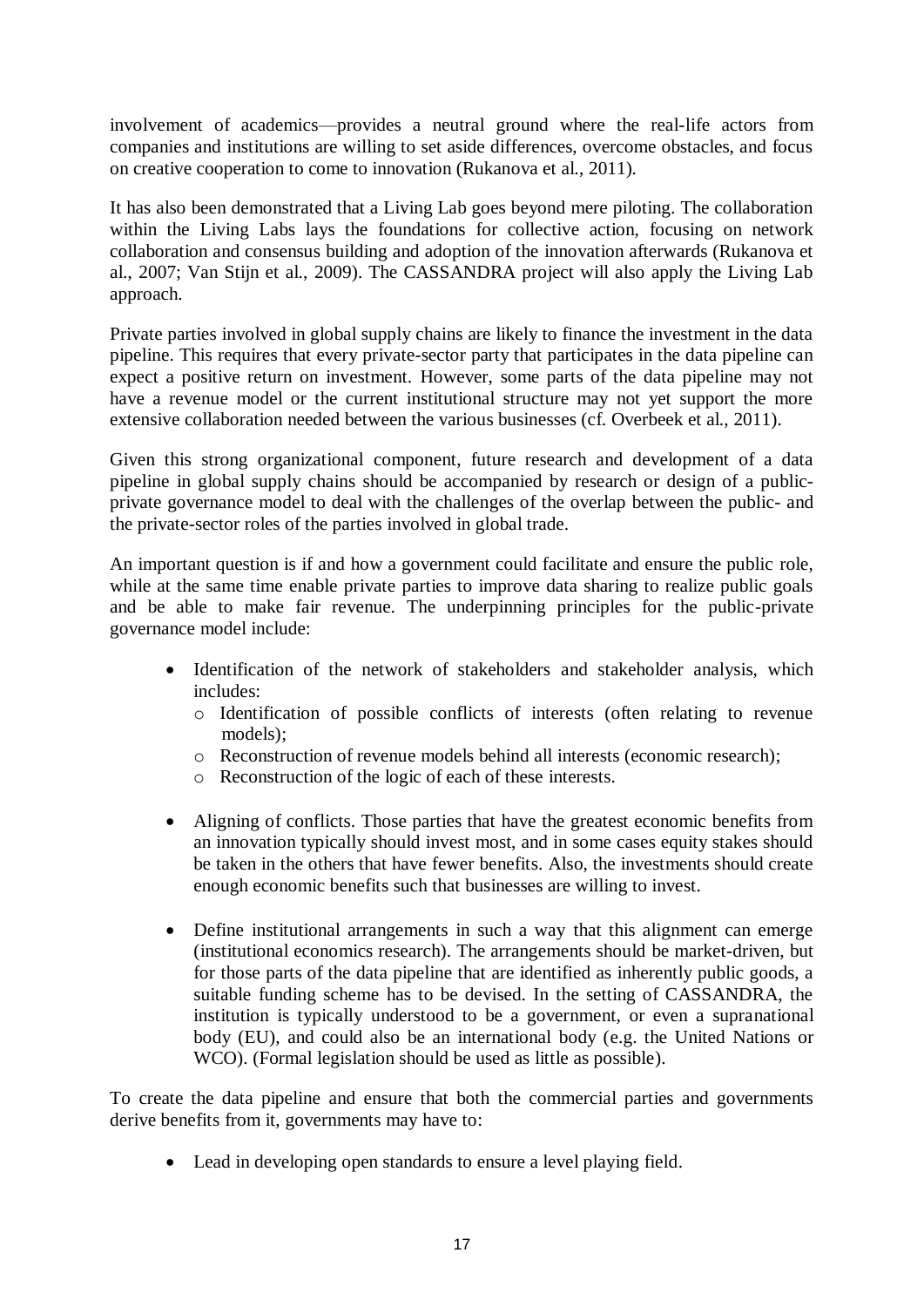- Support the public role of the data pipeline in such a way that the private roles provide sufficient room for businesses to make fair revenue on their investments in the pipeline.
- Provide support for those parts of the data pipeline that cannot be created through a sustainable business model. This support may consist of service provisioning, a funding method (e.g. subsidies), and where needed, laws and regulations, agreements, etc.

## **4. Integrating the data pipeline concept into the Single Window environment**

## 4.1. Single Windows have become a strategic instrument to support international trade

Single Window is a concept to facilitate business processes and data exchange for national export and import. This is done by enhancing the collaboration and coordination between the involved administrations and between the private sector.

In the course of a Single Window implementation, the business processes and information flows are analysed, simplified and standardized. The Single Window supports the exchange and processing of the electronic documents, providing the participating agencies and companies with efficiency, security and automation.

In 2005 the Single Window concept was summarised in the UNECE Recommendation 33 on Single Window on Establishing a Single Window<sup>14</sup>. Since then this concept has witnessed a stunning success. In particular in developing countries and transition economies, Single Windows have become a strategic instrument of governments for enhancing trade facilitation.

#### **Single Window in developing countries**

1

In developing countries, the main achievements of Single Windows are as follows:

- Efficient introduction of trade-facilitating measures, in particular the analysis and simplification of business processes.
- Automation of data-exchange among government agencies (G2G), and between the private sector and government agencies (B2G).
- Less time and cost for export and import and increased security.
- More efficient use of physical border infrastructure.

<sup>&</sup>lt;sup>14</sup> See [http://www.unece.org/fileadmin/DAM/cefact/recommendations/rec33/rec33\\_trd352e.pdf](http://www.unece.org/fileadmin/DAM/cefact/recommendations/rec33/rec33_trd352e.pdf).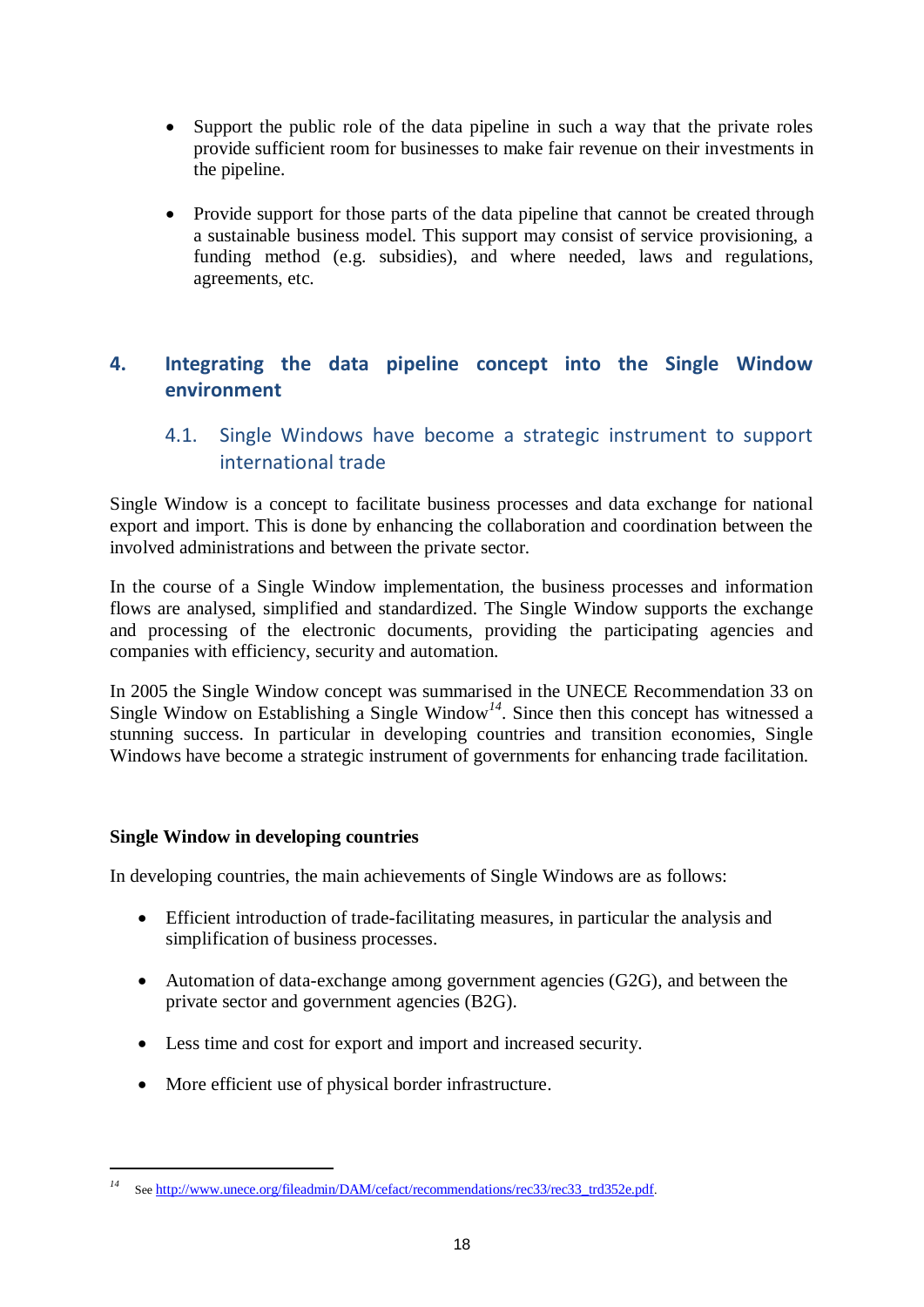- Improved collaboration between border agencies, leading to joint inspections and coordination of other interventions
- Support in the implementation of regional and global trade agreements
- Implementation of modern Information and Communication Technologies (ICT) in the participating Government Agencies. This modernization of Government ICT is a side-effect of SW implementation but often has a significant impact on the overall efficiency of national cross border trade.

While the uptake of the Single Window concept in developed countries has been less dramatic (due in part to the often extensive existing installed base of systems, procedures and approaches to data automation), it still remains a key objective and will likely be an important priority for the future. The Single Window concept is included in the current draft agreement negotiated in the WTO under the Doha Development round.

In an effort to capitalize on this success, many Single Window operators are considering the next steps in its development, particularly with regard to the models through which information can be collected and exchanged within and between Single Windows (i.e. across borders).

The data pipeline concept represents a unique opportunity for business and governments to rethink, redefine and redesign the way in which data are exchanged throughout the entire international supply chain—both from an operational and a regulatory perspective. Starting from a "blank sheet", and thinking in an open minded manner, one can conceptualize a totally new framework for the way in which traders and government use and exchange information to facilitate the international trade process.

Countries/companies that get this right will have a huge advantage over their competitors, both in terms of the currency and accuracy of their information, and the cost and time to delivery. Single Window operators and Port Community Systems can be a key catalyst and motivator here, taking advantage of their expertise in automating and simplifying business processes in the international supply chain.

Clearly, such radical transformations of long established practices and procedures do not happen overnight. This change will require the design and implementation of pilot projects to test out new ideas and explore possible models. And such projects will require strong cooperation between governments and business from the outset.

While these projects will be experimental in nature, they should involve real shipments of products under real business- and government-control scenarios. This is where the business gains will be evaluated and realized.

National Single Window facilities improve the services at the border and along the supply chain through simplifying and automating the processes and encouraging greater collaboration between the parties. Using the data pipeline concept, Single Window operators can explore extending these services beyond the national border by integrating other key parties of the international supply chain into the solution—for example, the foreign buyer, sellers, logistic providers and even foreign regulatory bodies.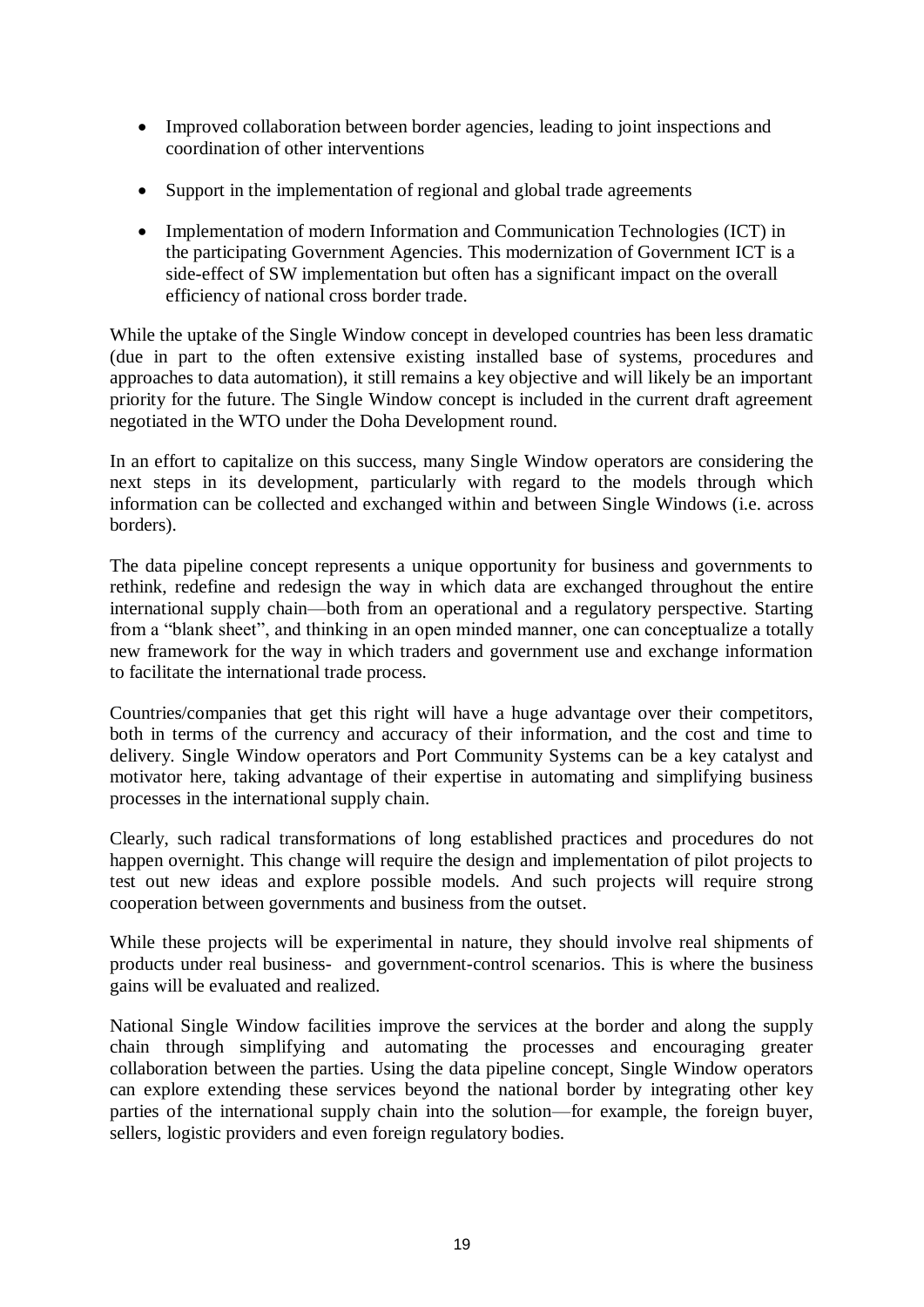This new supply chain would be information and knowledge driven, and could become a ―smart‖ supply chain. Establishing smart supply chains can thus be seen as an extension of the national Single Window concept towards a smart Single Window concept that extends its services beyond the national border.

The Single Window operator can support the development of these smart supply chains through a gradual, stepwise approach by identifying the "low hanging fruit". For example, the Single Window operator should identify key export and import products and supply chains of the domestic country that would benefit most from a smart supply chain.

Typically candidates are supply chains with:

- goods with high value
- large trade volumes and/or fast-moving goods
- perishable goods
- parties with strong institutional capabilities.

For these goods, the Single Window operator can analyse the business processes along the complete, international supply chain, assess the potential benefits that an information-sharing concept can bring to the parties, and develop a proposal or "agreement" for that concept.

If the product is of high interest to the exporting or importing country, the operator can also aim to integrate into this agreement government agencies that will grant AEO benefits to the economic operators that meet the obligations of the agreement. The government agencies would be interested in participating in the agreements if the smart supply chain provides them with information and security that helps them to perform their duties more efficiently. The motivation for the private-sector operators to engage in a smart supply chain would then come both from the economic opportunities and the simplified regulatory processes.

## 4.2. Why Single Window operators are well positioned to lead the establishment of smart supply chains

In developing countries, national Single Window operators and Port Community Systems are in a strong position to champion smart supply chains and provide domestic traders with greater business opportunities. For example:

- Many national Single Windows have already concluded service agreement with border agencies and major exporters, importers and third-party service providers. They can leverage this expertise and negotiate the specific services and agreements for the smart supply chain with other Single Window service providers and their counterparts in the foreign market.
- Single Windows are seen as trusted partners in the national trade chain. They can leverage this trust when establishing information-sharing concepts.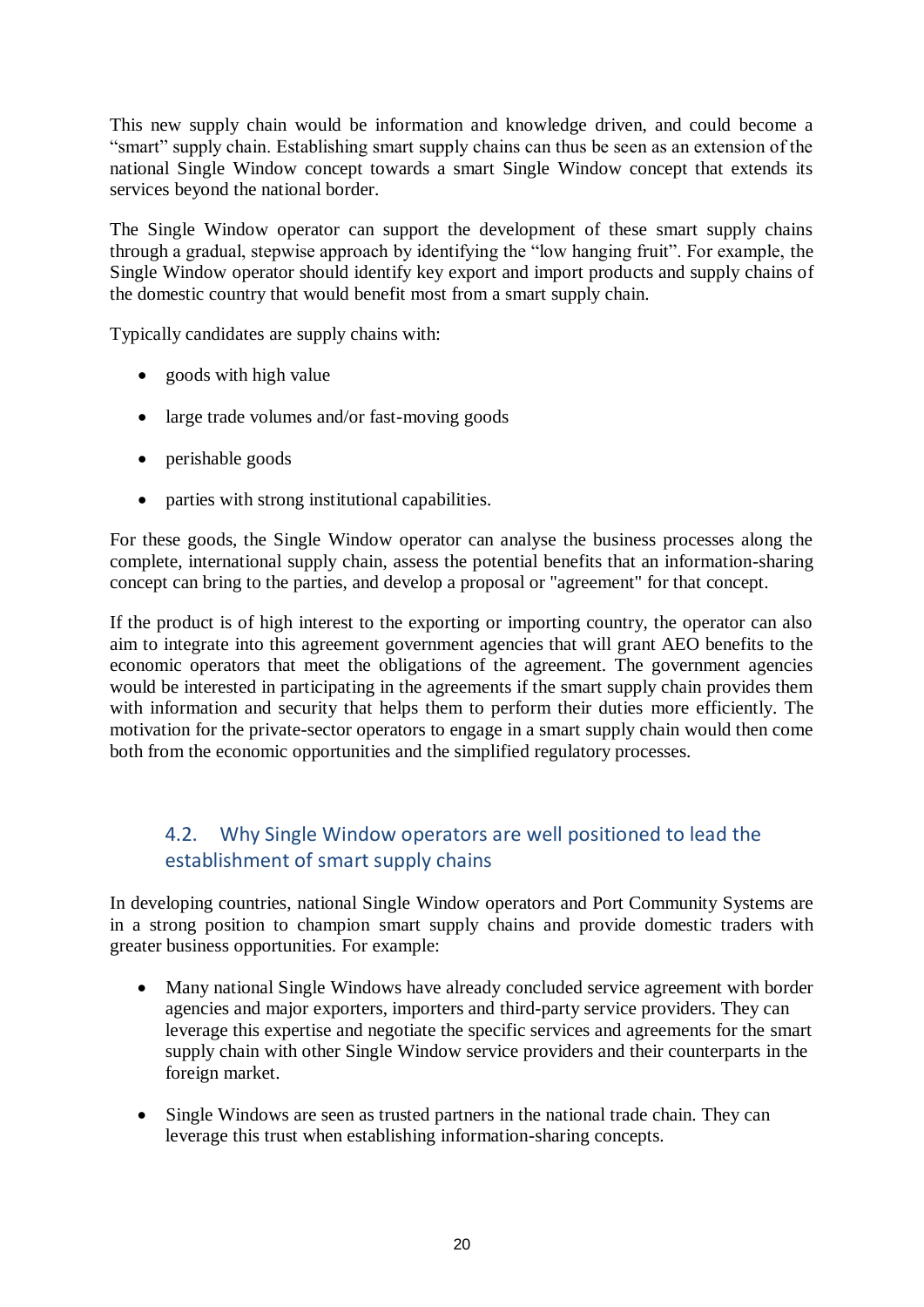- In many countries, Single Window operators are linked into regional and global networks—and therefore connected to other Single Window operators and port community systems. These international networks are crucial for identifying opportunities for commercially interesting smart supply chains and for bringing the stakeholders together.
- The concept of information-sharing in smart supply chains requires the data to be standardized. The Single Window operators have the experience to be able to provide the data formats based on international standards.
- The operators already have available most of the information and communication technology infrastructure and the expertise to operate smart supply chains. The startup costs and associated risk to enter into smart supply chains is therefore limited.
- Smart supply chains are implemented for specific supply chains, i.e. specific products and export/import markets. Thus the costs and risks are limited.

Single Window operators can facilitate the development of smart supply chains if they:

- Leverage their existing contacts and know-how of cross-border supply chains and actively seeking opportunities to provide additional services for the international part of the supply chains that are supported by the Single Window.
- Engage in discussions with major national and foreign exporters/importers and forwarders to identify and try to get rid of bottlenecks.
- Engage with other operators to increase the number of operators that participate in electronic data exchange and information sharing.
- Support implementation of national export promotion strategies in developing value propositions for international supply chains for key products.

Developing countries may also negotiate with international donor agencies and governments from importing countries to develop smart supply chains for specific products. In this scenario, in establishing a smart supply chain, specific facilitation agreements with the importing countries agencies and the start-up costs could be considered as an aid for trade support mechanism.

As a first practical step towards the Single Window, operators can conduct business process analyses for smart supply chains to:

 Analyse possible improvements of logistics and regulatory processes for specific products and services using better information. This analysis can be done with key stakeholders by thinking creatively (i.e. using a "blank piece of paper" approach).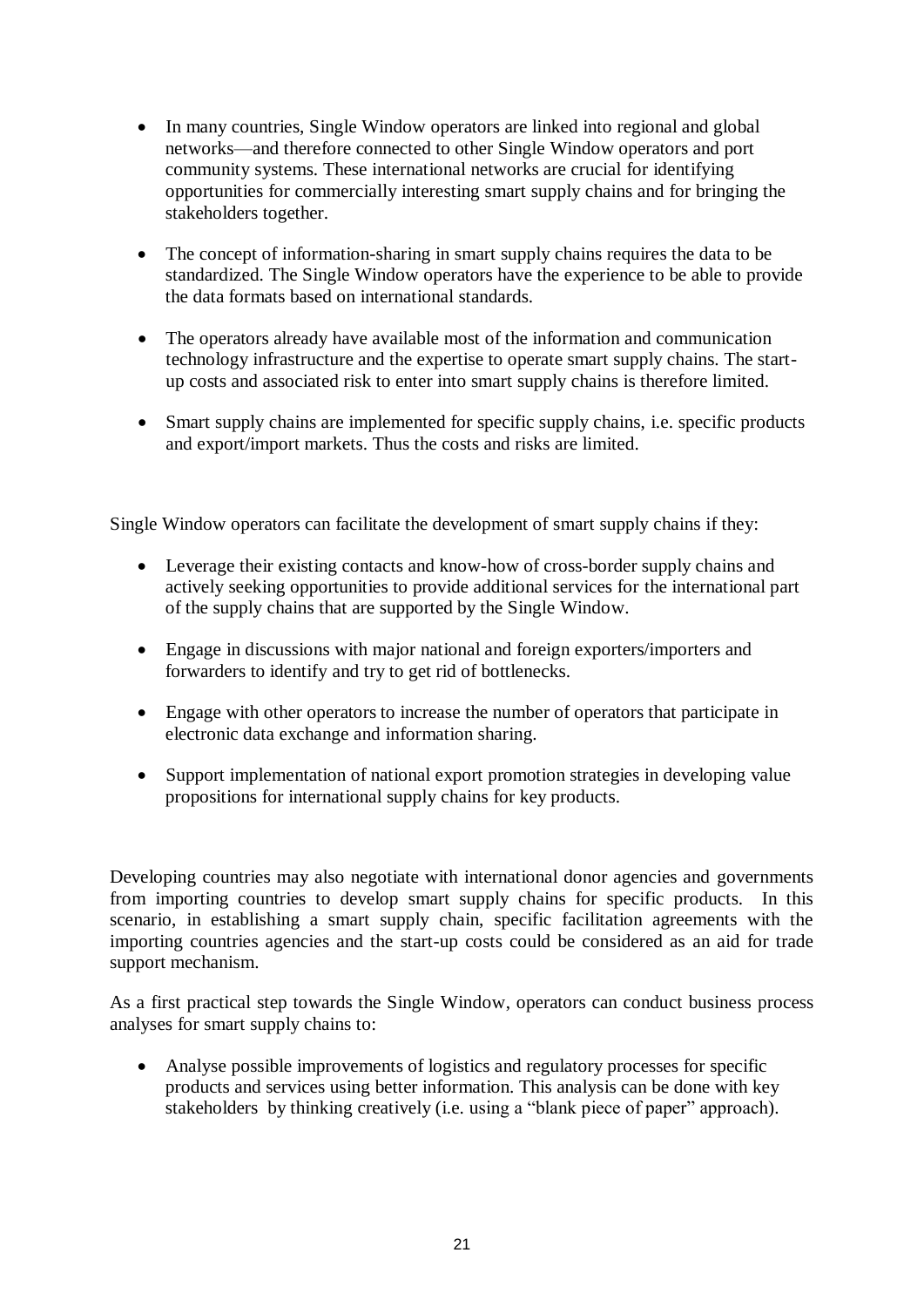- Analyse minimum information requirements and additional information demands from the business/operational perspective and the regulatory perspective to support the ideas captured.
- Apply the data pipeline concept to determine how this information can be shared.
- Assess the regulatory and change management requirements for implementing the information pipeline.
- Perform a cost-benefit analysis to assess feasibility and support of stakeholders.

UNECE will establish a repository of information on pilots and implementations of smart supply chains, including in particular the costs and benefits for developing countries and transition economies. If member countries request this, UNECE will also provide networking between interested parties on the opportunities and lessons learned.

## **5. Conclusion and next steps**

Both business and government are under pressure to produce cost-efficient, sustainable, and secure international supply chains. But, as we've seen, the current complexities of international trade, and the regulatory procedures governing it, are forming a barrier where visibility is obscured from those who need to know what's going on. This affects not only commercial processes but also the way in which government agencies can monitor and facilitate trade.

We have proposed to take an innovative look at data exchange in international supply chains, and at how improved visibility can also help bring about other strategic improvements. To this end, we have presented the data pipeline vision as a novel approach to data-sharing (a) between businesses and (b) between business and government. The actors are seen to become part of "smart supply chains".

Starting at the Consignment Completion Point (or even further upstream), original commercial data on the entities, transactions and the physical flow of goods are captured and shared between those companies that are entitled to view them. The data pipeline is envisaged to bring major improvements for businesses, regarding visibility and traceability and synchromodality, enabling the establishment of efficient, sustainable supply chains.

Moreover, the data pipeline supports trusted traders (Authorized Economic Operators) to demonstrate that they are in control of the supply chain and have end-to-end transparency, which can provide additional trade-facilitating benefits. The data pipeline also improves the data-sharing between business and government.

For businesses, costs for compliance could be reduced, because the data pipeline is ultimately a virtually integrated, global solution that would not require businesses to modify internal enterprise systems and interfaces for different national and international solutions.

Government actors can piggyback on the commercial data in the data pipeline, and increasingly rely on "data pull" instead of "data push". The pipeline allows the capture and sharing of data rather than electronic documents, data that are considered to be a better fit for the purpose of risk profiling and risk management.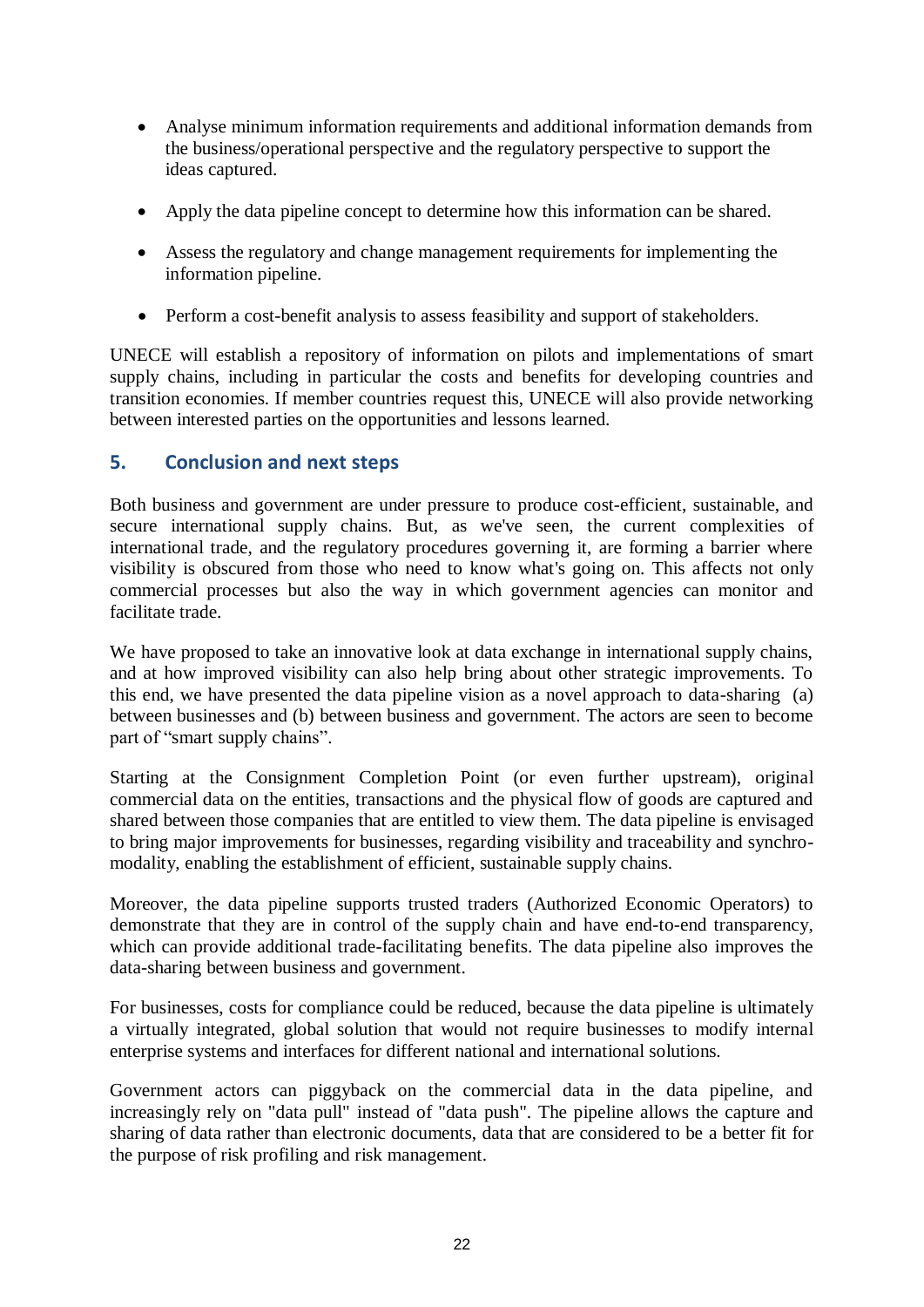The pipeline allows the moment of data-sharing to be de-coupled from the border crossing (or the current advance notification). This enables shifts in the timing of inspections and clearances. The pipeline also ensures coordinated border management and informal cooperation between agencies within and across countries.

Creating a data pipeline vision is not necessarily an easy task. Standardization and interoperability are prerequisites for an integrated, web-based Service Oriented Architecture, and to put the data in the so-called "cloud". Public-private cooperation, consensus-building and networking are also essential aspects. Likewise, finding suitable ways in which the different interests between the parties can be aligned, and viable business models and institutional arrangements are established, are key.

With the support of governments, Single Window and Port Community Systems have been set up in many countries throughout the world. These systems provide important facilitation and automation of global supply chains at the national borders. They are usually managed in a public-private sector partnership, which is based on agreements, trust and knowledge. The implementation of smart supply chains for selected products and markets can be seen as a further development path for Single Windows and Port Community Systems.

Further research and design of a public-private governance model will be an important part of the CASSANDRA project, as are the Living Labs—both as a real-world research setting, where business and government stakeholders will further design, develop and pilot the data pipeline and the risk-based approach in practice, and as an important means to establish public-private cooperation as a prerequisite for successful adoption.

From a practical perspective, policy managers from both developed and developing countries can jointly pursue the data pipeline vision further. Gradual implementation would include the following first steps:

- Identify a specific trade lane of key interest, with high volume/ high value trade to a major trading partner. During the first stage, an additional selection criterion would be the current maturity and use of IT by the business actors in the trade lane.
- Set-up a Living Lab environment in which a data pipeline for this supply chain is codeveloped, piloted and further evaluated. Business and governmental actors from both the exporting and importing country should be included.
- Share knowledge and experiences, e.g. facilitated by UNECE and UNNExT. The CASSANDRA project will also provide further insights into the data pipeline regarding the technological solutions as well as the ways in which they can be put it place.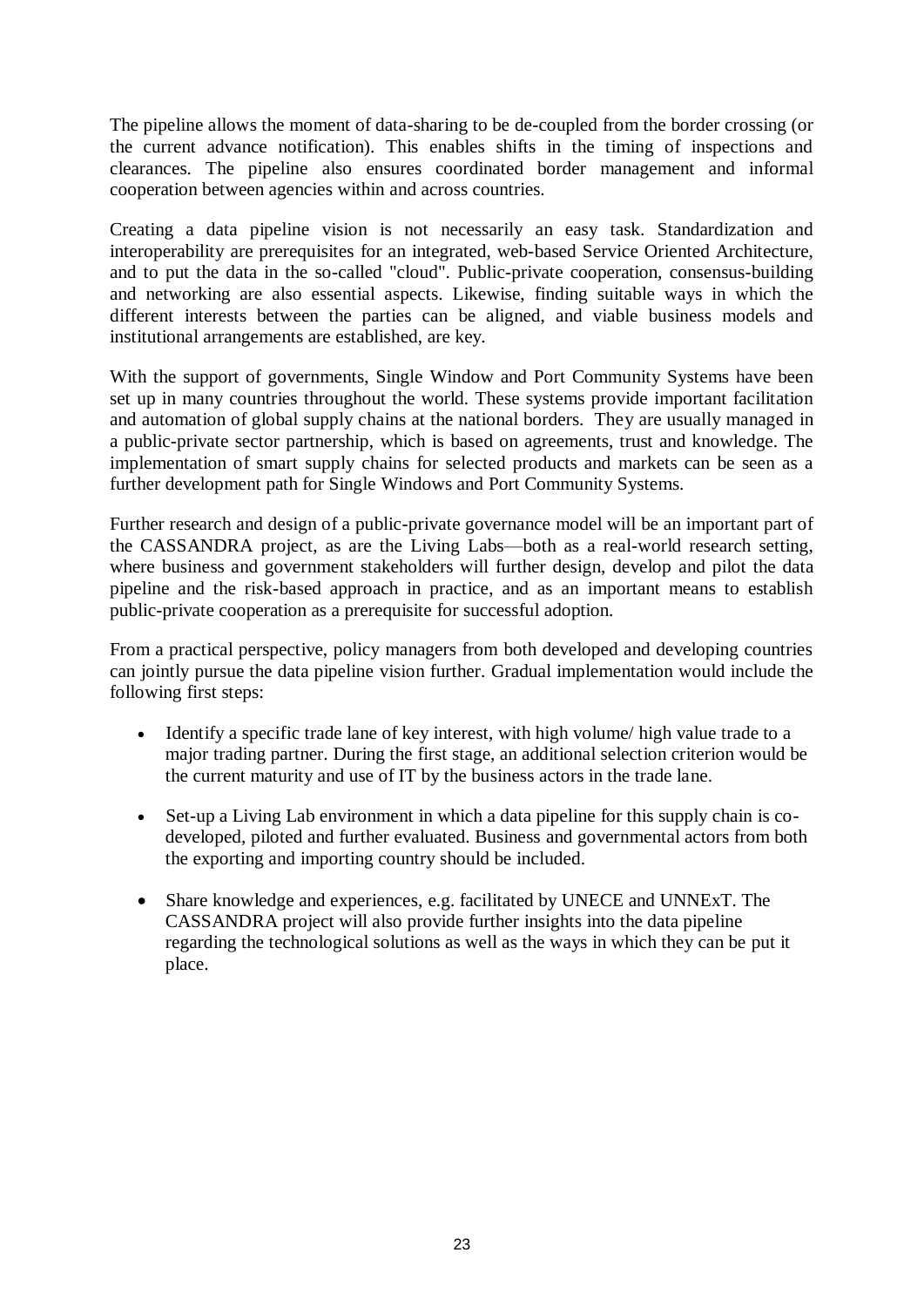#### **References**

Andriole, K.P. and Khorasani, R. (2010). Cloud Computing: What Is It and Could It Be Useful? Journal of the American College of Radiology, 7(4), 252-254.

Baida, Z., Rukanova, B., Liu, J., and Tan, Y.H. (2008). Rethinking EU trade procedures – The Beer Living Lab. Electronic Markets, 18(1), 53-64.

Christopher, M., and Gattorna, J. (2005). Supply chain cost management and value-based pricing. Industrial Marketing Management, 34(2), 115-121.

Christopher, M., and Lee, H. (2004). Mitigating supply chain risk through improved confidence. International Journal of Physical Distribution & Logistics Management, 34(5), 388-396.

Dikaiakos, M.D., Pallis, G., Katsaros, D., Mehra, P., Vakali, A. (2009). Cloud Computing: Distributed Internet Computing for IT and Scientific Research. Internet Computing, IEEE, 13(5), 1-13.

Erl, T. (2005). Service-Oriented Architecture: concepts, technology, and design. Boston, MA: Prentice Hall.

Henningsson, S., Bjørn-Andersen, N., Schmidt, A., Flügge, B., Henriksen, H.Z. (2011a). Food Living Lab – Complexity of export trade. In: Tan, Y.H., Bjørn-Andersen, N., Klein, S., and Rukanova, B. (Eds). Accelerating global supply chains with IT-innovation: ITAIDE tools and methods. Berlin: Springer Verlag, 73-89.

Henningsson, S., and Henriksen, H.Z. (2011). Inscription of behaviour and flexible interpretation in Information Infrastructures: The case of European e-Customs. Journal of Strategic Information Systems, Advanced publication, available online 1 July 2011, DOI 10.1016/j.jsis.2011.05.003.

Hesketh, D. (2009). Seamless electronic data and logistics pipelines shift focus from import declarations to start of commercial transaction. World Customs Journal, 3(1), 27-32.

Hesketh, D. (2010). Weaknesses in the supply chain: who packed the box? World Customs Journal, 4(2), 3-20.

Holloway, S. (2010). Measuring the effectiveness of border management: designing KPIs for outcomes. World Customs Journal, 4(2), 37-54.

McLinden, E.F., Widdowson, D., and Doyle, T. (Eds.) (2010). Border Management Modernization. Washington: World Bank.

Overbeek, S., Klievink, B., Hesketh, D., Heijmann, F., and Tan, Y.H. (2011). A Web-Based Data Pipeline for Compliance in International Trade. Paper for WITNESS 2011, Delft, The Netherlands.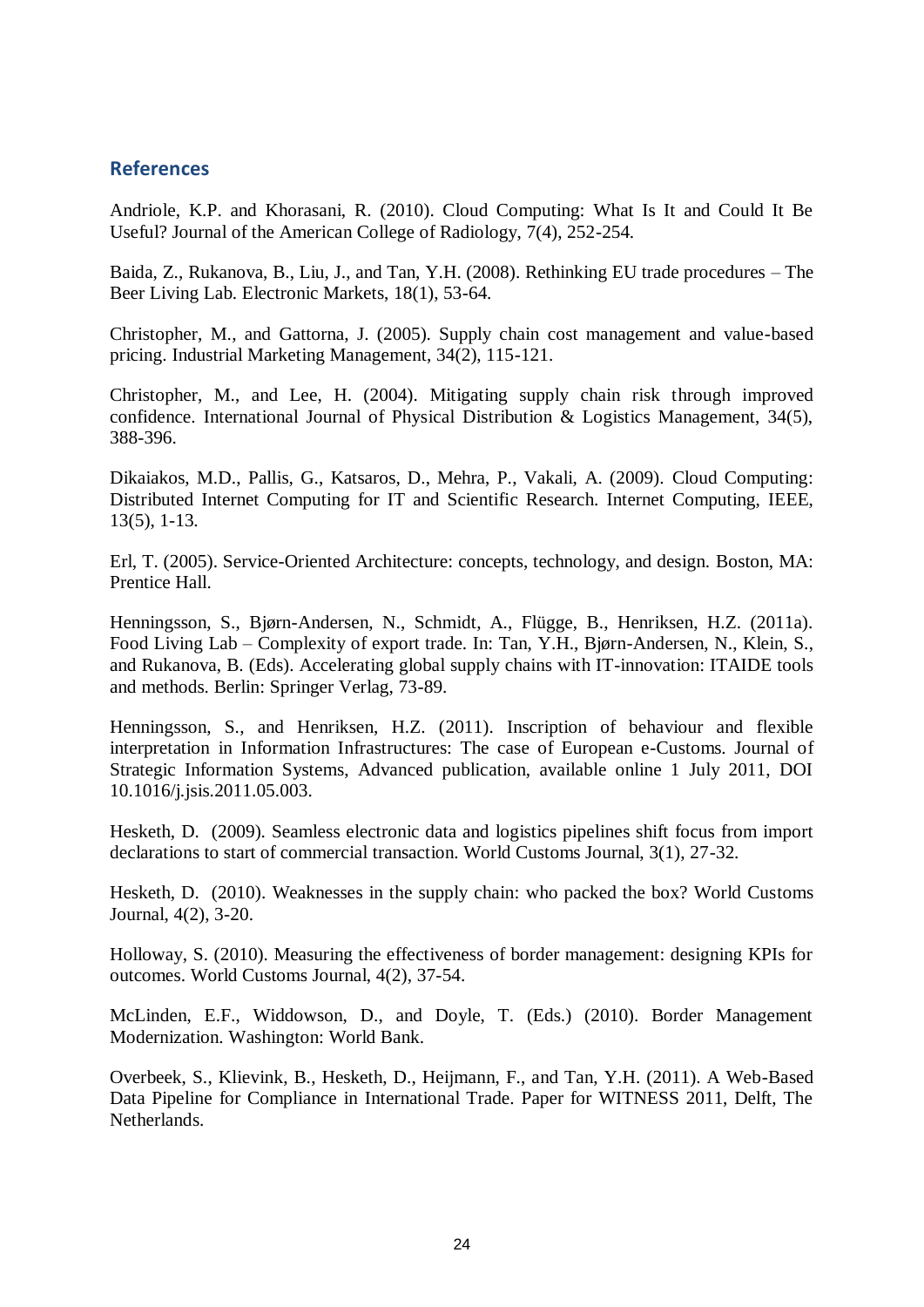Perona, M., and Miragliotta, G. (2004). Complexity management and supply chain performance assessment. A field study and a conceptual framework. International Journal of Production Economics, 90(1), 103-115. doi: Doi: 10.1016/s0925-5273(02)00482-6

Rukanova, B., Henriksen, H.Z., von Raesfeld, A., Van Stijn, E., and Tan, Y.H. (2007) A collective action perspective on technological innovation in business/ government networks. Paper for the European Conference on Information Systems (ECIS 2007), St. Gallen (Switzerland).

Rukanova, B., Van Stijn, E., Henriksen, H.Z., Baida, Z., and Tan, Y.H. (2009). Understanding the influence of multiple levels of governments on the development of inter-organizational systems. European Journal of Information Systems, 18, 387-408.

Rukanova, B., Baida, Z., Liu, J., Van Stijn, E., Tan, Y.H., Hofman, W., Wigand, R.T., and Van Ipenburg, F. (2011). Beer Living Lab – Intelligent Data Sharing. In: Tan, Y.H., Bjørn-Andersen, N., Klein, S., and Rukanova, B. (Eds). Accelerating global supply chains with ITinnovation: ITAIDE tools and methods. Berlin: Springer Verlag, 37-54.

Tan, Y.H., Bjørn-Andersen, N., Klein, S., and Rukanova, B. (Eds) (2011). Accelerating global supply chains with IT-innovation: ITAIDE tools and methods. Berlin: Springer Verlag.

Tweddle, D. (2008). Logistics, security and compliance: The part to be played by authorized economic operators (AEOs) and data management. World Customs Journal, 1(2), 101-105.

Ulankiewicz, S., Henningsson, S., Bjørn-Andersen, N., and Flügge, B. (2011). Interoperability tools. In: Tan, Y.H., Bjørn-Andersen, N., Klein, S., and Rukanova, B. (Eds). Accelerating global supply chains with IT-innovation: ITAIDE tools and methods. Berlin: Springer Verlag, 201-222.

Van Baalen, P., Zuidwijk, R., and Van Nunen, J. (2008) Port Inter-Organizational Information Systems: Capabilities to Service Global Supply Chains. Foundations and Trends<sup>®</sup> in Technology, Information and Operations Management. 2(2-3), 81-241.

Van Oosterhout, M. P. A., Zielinski, M. And Tan, Y. H. (2000). "Inventory of flows  $\&$ processes in the port". Virtuele Haven [Virtual Port], deliverable T2.D1a.

Van Stijn, E., Rukanova, B., Wensley, A., and Tan, Y. (2009). Moving an eInnovation from a Living Lab to the real world: Politically savvy framing in ITAIDE's Beer Living Lab. Bled 2009 Proceedings, paper 31, 265-285. Available at:<http://aisel.aisnet.org/bled2009/31/> (Last accessed: 10 October 2011).

Van Stijn, E., Phuaphanthong, T., Kerotho, S., Pikart, M., Hofman, W., and Tan, Y.H. (2011a). Implementation Framework for e-Solutions for Trade Facilitation. In Tan, Y.H., Bjørn-Andersen, N., Klein, S., and Rukanova, B. (Eds). Accelerating global supply chains with IT-innovation: ITAIDE tools and methods. Berlin: Springer Verlag, 285-317.

Van Stijn, E., Phuaphanthong, T., Kerotho, S., Pikart, M., Hofman, W., and Tan, Y.H. (2011b). Single Window Implementation Framework. Geneva: United Nations Economic Council for Europe, Available at:<http://live.unece.org/index.php?id=25539> (Last accessed: 10 October 2011).